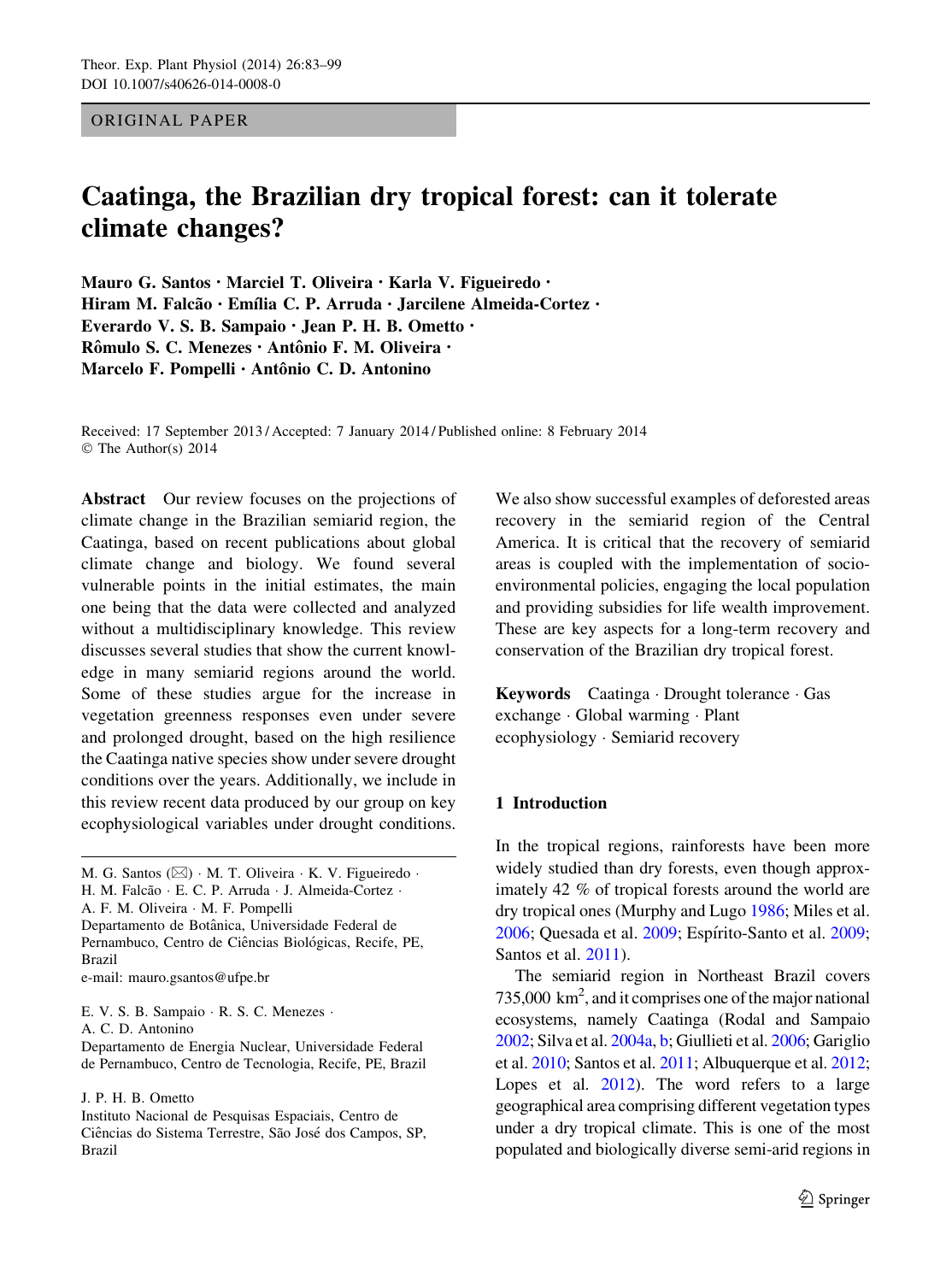the world. Much research has been carried out in the region, particularly regarding the systematic of flora and fauna, but much remains to be studied in all fields, especially over long periods. A variety of anatomical, morphological and ecophysiological features combine to ensure great water use efficiency and to support a slow and safe growth of the plants (Machado et al. [1997,](#page-15-0) Mansur and Barbosa [2000](#page-15-0); Silva et al. [2004b](#page-16-0); Giullieti et al. [2006](#page-14-0); Souza et al. [2009](#page-16-0); Figueiredo et al. [2012](#page-14-0); Lima et al. [2012](#page-15-0)).

According to the Forth Assessment Report by the Intergovernmental Panel on Climate Change (AR4 IPCC [2007\)](#page-14-0), the climate scenarios suggest the main threat to the Caatinga is increasing in aridity. The semiarid region of northeastern Brazil is densely populated with approximately 27 million habitants distributed with sub region averages of 20–30 inhabitants per  $km^2$  (Gariglio et al. [2010](#page-14-0)). The main energy source for most of those people is burning wood from the native vegetation. As a consequence, large areas are threatened by high rates of anthropic damage (Silva et al. [2004a,](#page-16-0) [b;](#page-16-0) Gariglio et al. [2010](#page-14-0); Griscom and Ashton [2011](#page-14-0)). The implementation of proper management systems, which could guarantee a reasonable degree of preservation and also sustainable uses, suffers from the lack of long-term multidisciplinary studies (Quesada et al. [2009](#page-15-0); Stoner and Sánchez-Azofeifa [2009;](#page-16-0) Santos et al. [2011](#page-16-0); Albuquerque et al. [2012;](#page-13-0) Lopes et al. [2012](#page-15-0)).

This review presents some of the ecophysiological characteristics that allow the development of most plants in Caatinga and discusses how they may be important in an increasingly unstable climate.

#### 1.1 Global climate change and forest ecosystems

Some scenarios are presented in the literature on the response of plant species to global climate change: (i)  $C_3$  crops have increased  $CO_2$  assimilation rates as shown by several controlled studies (Leakey et al. [2009\)](#page-15-0), under non-limiting conditions, (ii) increased mortality of tree species in all continents around the world, especially in wet forests, but also in dry forests (Allen et al. [2010](#page-13-0); Phillips et al. [2010;](#page-15-0) Suresh et al. [2010\)](#page-16-0), and (iii) increased biomass in the last 20 years in dry regions (Donohue et al. [2013](#page-14-0)). The subject of debate around the world is the cause of these three different situations, and a consensus has not been reached because contradictory results have been reported due to different experimental setups in the same study area (Büntgen and Schweingruber [2010\)](#page-14-0).

Tree species of rainforests have low tolerance to water stress due to their adaptation to high precipitation, and more homogeneous occurrence, throughout the year. In the last two decades, some prolonged drought events led to the death of several species in different forests on all continents, including the Amazon (Marengo et al. [2008;](#page-15-0) Allen et al. [2010;](#page-13-0) Costa et al. [2010](#page-14-0); Markewitz et al. [2010](#page-15-0); Phillips et al. [2010;](#page-15-0) Marengo et al. [2011](#page-15-0); Liu et al. [2013](#page-15-0)). For 7 years, an experiment was conducted in the Amazon rainforest, excluding rainwater on the ground, which produced several sets of published data (Asner and Alencar [2010;](#page-13-0) Costa et al. [2010;](#page-14-0) Markewitz et al. [2010;](#page-15-0) Metcalfe et al. [2010;](#page-15-0) Phillips et al. [2010](#page-15-0)). This experiment showed the effects of prolonged drought on tropical rainforest plants, including rare data on the deep root system of trees (Markewitz et al. [2010](#page-15-0)). Notably, this study is the only long-term study assessing root traits in the most important tropical rainforest in the world. Long-term multidisciplinary studies are necessary to make reliable predictions of the plant's adaptation strategies and responses to climate variation in a dry forest. Isolated case studies are critical to evaluate responses at species level, although it is hard to predict what will happen to the ecosystem in the long term without an integrated multilevel approach.

As confirmed by analysis of satellite images between 1982 and 2010, increased green areas in the last two decades have been reported in arid and semiarid regions on different continents, in spite of more than usual prolonged drought events occurring in some of these areas, including the Brazilian semi-arid region (Donohue et al. [2013\)](#page-14-0). These authors argued that the data might be explained by increases in air  $CO<sub>2</sub>$ concentration, which would provide greater intrinsic water use efficiency, i.e., higher  $CO<sub>2</sub>$  uptake with lower stomatal conductance. Several studies have concluded that dry tropical forests are an important sources of stored carbon (Gibbs et al. [2007;](#page-14-0) Chaturvedi et al. [2011;](#page-14-0) Harris et al. [2012\)](#page-14-0). Furthermore, the tropical dry forest represents 41 % of the land surface hosting approximately 38 % of the world population, when considering all the subtypes of the dry areas around the world. Moreover, at least 20 % of the major hotspots for plant diversity worldwide belong to dry tropical forests (Huber-Sannwald et al. [2012;](#page-14-0) Maestre et al. [2012\)](#page-15-0).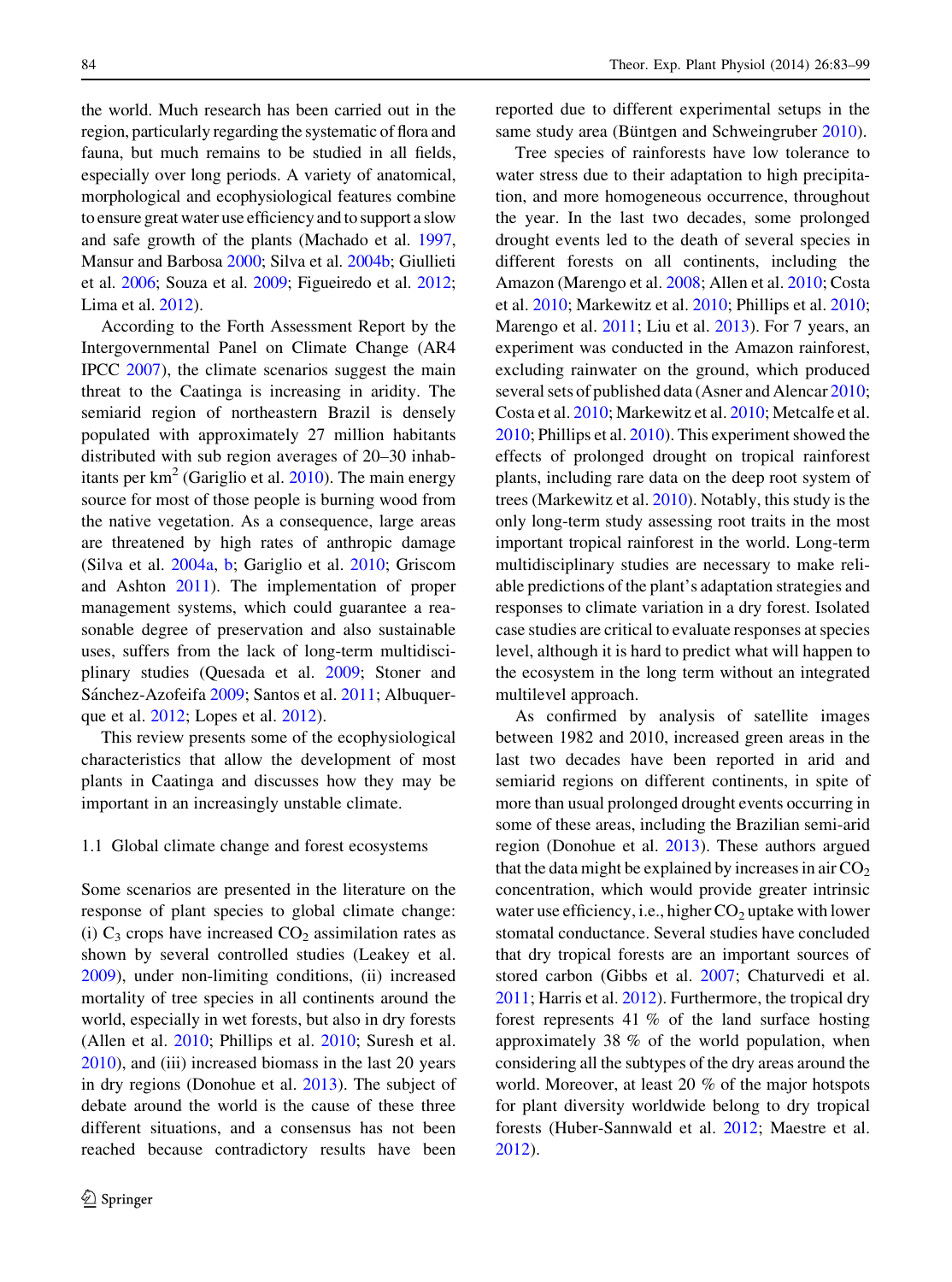After 2003, a network of collaborative research started a long-term study in different dry tropical forests in neotropical regions, including Caatinga (TROPI-DRY project). Our group, which includes ecophysiologists, plant ecologists, animal ecologists, and soil researchers, is a multidisciplinary team that collected data for the first long-term project to assist in the discussion of the current and future behavior of Caatinga (see acknowledgments). Furthermore, we would like to emphasize that experimental and model studies need to be complementary and that projects and their specific objectives have been planned together to reduce the level of uncertainty (Friend [2010](#page-14-0)).

Campos et al. ([2013\)](#page-14-0) using satellite mapping, discussed the variation in rainwater use efficiency and vegetation resilience after prolonged drought periods. Discussions in other dry forests in the world contrast in terms of carbon sequestration in these regions (Prince et al. [2007](#page-15-0)). These research groups diverge when discussing the importance of carbon sequestration in semiarid areas. Vegetation in these areas has been classified as unable to mitigate the greenhouse effect (Rotenberg and Yakir [2010\)](#page-16-0). In contrast, Donohue et al. ([2013\)](#page-14-0) suggested that climate change has benefited plants with increasing green mass in semiarid regions and carbon gain in some areas. Furthermore, mature forest have been suggested to be important stocks of carbon (Chaturvedi et al. [2011\)](#page-14-0) mitigating global climate change (Gibbs et al. [2007;](#page-14-0) Harris et al. [2012\)](#page-14-0).

After 19 years evaluating a tropical dry forest in Indian Territory, researchers have concluded that the main cause of death of adult trees is fire, followed by elephant attacks as the main herbivore damage (Suresh et al. [2010\)](#page-16-0). Events of prolonged drought in this area have also caused plant death but in a longer time interval than that observed in other types of forests. This study reinforced the importance of a long-term study when evaluating forest ecosystems, especially dry tropical forests because many years are necessary to detect climatic changes in semiarid areas.

The majority of forecasts on climate change has highlighted frequent and extensive drought events and also rises in the average temperature by 2050 (IPCC [2007\)](#page-14-0), which would lead to behavior changes of some species and increased desertification in some regions, including the Caatinga region. However, further analysis taking into account other variables that the most common models do not use, such as wind speed, relative humidity and longwave solar radiation (calculated by using the Penman–Monteith method), has shown little change in areas affected by drought in the last 60 years (Sheffield et al. [2012](#page-16-0)). The IPCC revised the forecasts in early 2012, and most of the authors involved agreed that there were several sources of uncertainty in these data. Almost one decade of results in the drought controlled experiment in the Amazon rainforest contradict many predictions based on different dynamic global vegetation models (DGVMs), indicating the importance of long-term field studies.

This review is focused on the Caatinga, the Brazilian dry tropical forest (DTF), looking at the plant morphological, anatomical and ecophysiological traits that may confer drought tolerance. We suggest that the native vegetation is able to support long drought events together with high temperature and we present data from ongoing and mostly unpublished studies from two locations in two states in the Northeastern region of Brazil (Fig. [1\)](#page-3-0).

#### 1.2 Plant species, study site and growth conditions

### 1.2.1 Plant species

We studied the following eight species, including among them four trees, three shrubs and one herbaceous plant: Sida galheirensis Ulbr., Malvaceae, Hyptis suaveolens Poit., Lamiaceae, Poincianella pyramidalis [Tul.] L. P. Queiroz, Fabaceae, Anadenanthera colubrina [Vell.] Brenan, Fabaceae, Cynophalla flexuosa [L.] J. Presl, Capparaceae, a broadleaf evergreen, Jatropha mollissima [Pohl] Baill., Euphorbiaceae, the exotic Jatropha curcasL., Euphorbiaceae, and Prosopis juliflora [Sw.] DC., Fabaceae, an invasive species.

1.3 Serra Talhada: site of study in the state of Pernambuco, Brazil

The studies were carried out at the Saco Farm located at the Agronomic Institute of Pernambuco (IPA)—  $7^{\circ}54'35''S$  and  $38^{\circ}17'59''W$  and 430 m altitude. The climate is BSh type according to Köeppen classification, with the average annual precipitation of 750 mm, occurring during the summer and fall rainy season. The studied vegetation has approximately 20 years of spontaneous recovery after using the area as pastureland.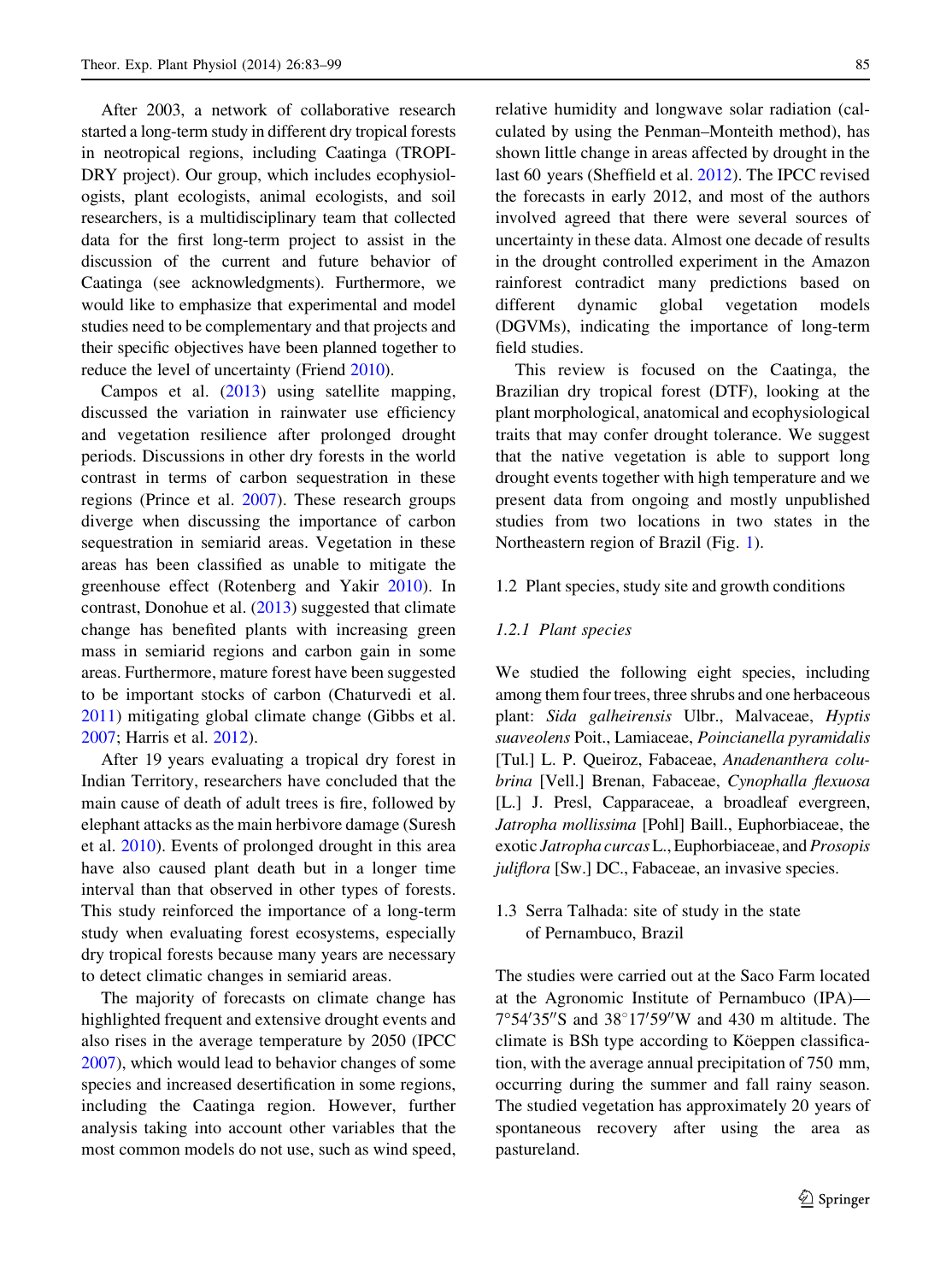<span id="page-3-0"></span>Fig. 1 Map of the Caatinga region in the northeastern Brazil. The spatial localization of the two studied sites is shown: Serra Talhada PE, and Santa Terezinha PB



Since the beginning of the millennium rainfall in this region had been in the usual range, not far from the long-term average. However, rainfall was above the average from 2009 to 2011 and far below the average in 2012 and 2013 (Fig. [2a](#page-4-0)). In 2013, 500 mm of rainfall occurred from January to June, which was an extremely irregular rain pattern, impairing the development of some tree species and turning local agriculture impossible for two consecutive years. Our study began in this location in 2010 and the lowest soil moisture availability was noticed in 2011 (Fig. [2b](#page-4-0)). The average air temperature varied in accordance to the annual precipitation, and an increase of approximately  $4 °C$  was noticed since 2002. A slight temporary decrease in air temperature was found in 2011 when rainfall was double the recorded average.

# 1.4 Santa Terezinha: site of study in the state of Paraı´ba, Brazil

The studies were carried out at the Tamanduá Farm located in the county of Santa Terezinha, Paraı´ba State, Brazil, 400 km from the coast and at an altitude of 240 m  $(7^{\circ}1'31''S$  and  $37^{\circ}23'31.8''W)$ . The owner has preserved the native vegetation in an area larger than 900 ha, approximately 1/3 of the farm area, and established a legal reserve and a Private Reserve of Natural Patrimony (RPPN) in July 1998. The climate is characteristic of semiarid regions with an average annual rainfall of 800 mm concentrated in a short period of 2–4 months. Measurements were performed in plots set up in areas at an early successional stage (15 years of regeneration after land use as pasture), an intermediate stage (37 years of regeneration after land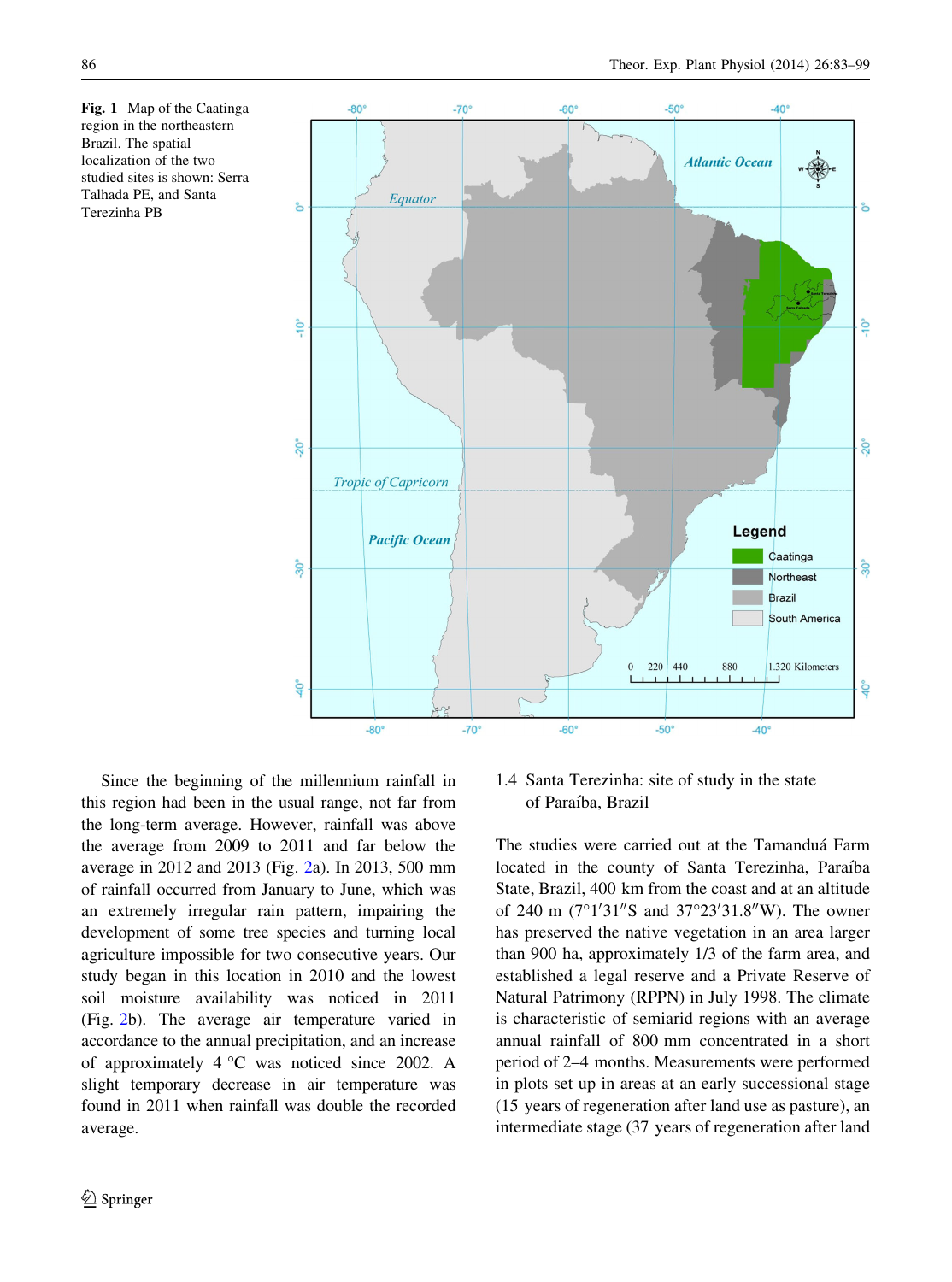<span id="page-4-0"></span>Fig. 2 Climate conditions at Serra Talhada PE Brazil (a, b) and Santa Terezinha PB Brazil (c, d) from 2000 to 2013 (until June) (unpublished results)



use as pasture) and a late stage of regeneration (at least 60 years after land use as pasture).

During the past 13 years, the rainfall was lower than the average in 2001, 2010, 2012 and 2013. In the last 2 years, it rained only 1/3 of the expected amount and the highest rainfall occurred in 2009 (Fig. 2c). Extremely low rainfall in two consecutive years, 2012/2013 was directly reflected in the soil moisture availability (Fig. 2d). Herbaceous and tree species were monitored in different areas during this period, and some of them failed to complete the reproductive cycle, but survived. In both locations, some of the seasonal small rivers did not run in the last 2 years, which directly influenced the groundwater reserve. The average air temperature remained stable with only a slight increase in the last 2 years, which was not observed in Serra Talhada.

# 1.5 Tolerance to reduced leaf water potential in native species

The two main environmental factors that directly influence the leaf water potential are the air vapor pressure deficit (VPD) and soil moisture. Caatinga plants experience 8–10 dry months a year, and the soil of most areas are very shallow. Moreover, a high VPD exists in this region most of the year. Most of plants in the Caatinga are deciduous, that is, lose all their leaves during the dry season as a strategy to cope water loss (Machado et al. [1997;](#page-15-0) Barbosa et al. [2003;](#page-13-0) Lima et al. [2012\)](#page-15-0). Moreover, the xylem of most of these species tolerates high negative pressure (Mansur and Barbosa  $2000$ ; Silva et al.  $2004b$ ), which can reach  $-6.0$  MPa during the dry period (Fig. [3\)](#page-5-0).

In the Caatinga diverse vegetation, plants have different strategies to deal with extreme conditions, e.g. water storage capacity in the stem (Borchert [1998;](#page-14-0) Borchert and Pockman [2005](#page-14-0); Lima et al. [2012](#page-15-0)). These authors showed that wood density directly influences the amount of water stored. Plants with lower wood density hold more water, resulting in leaf water potentials that vary less throughout the year. Contrastingly, high-density wood species are more stressed during the dry season. In humid tropical forests, mortality after severe drought events is higher in arboreal species with low wood density, regardless the stem diameter (Phillips et al. [2010](#page-15-0)). In contrast, the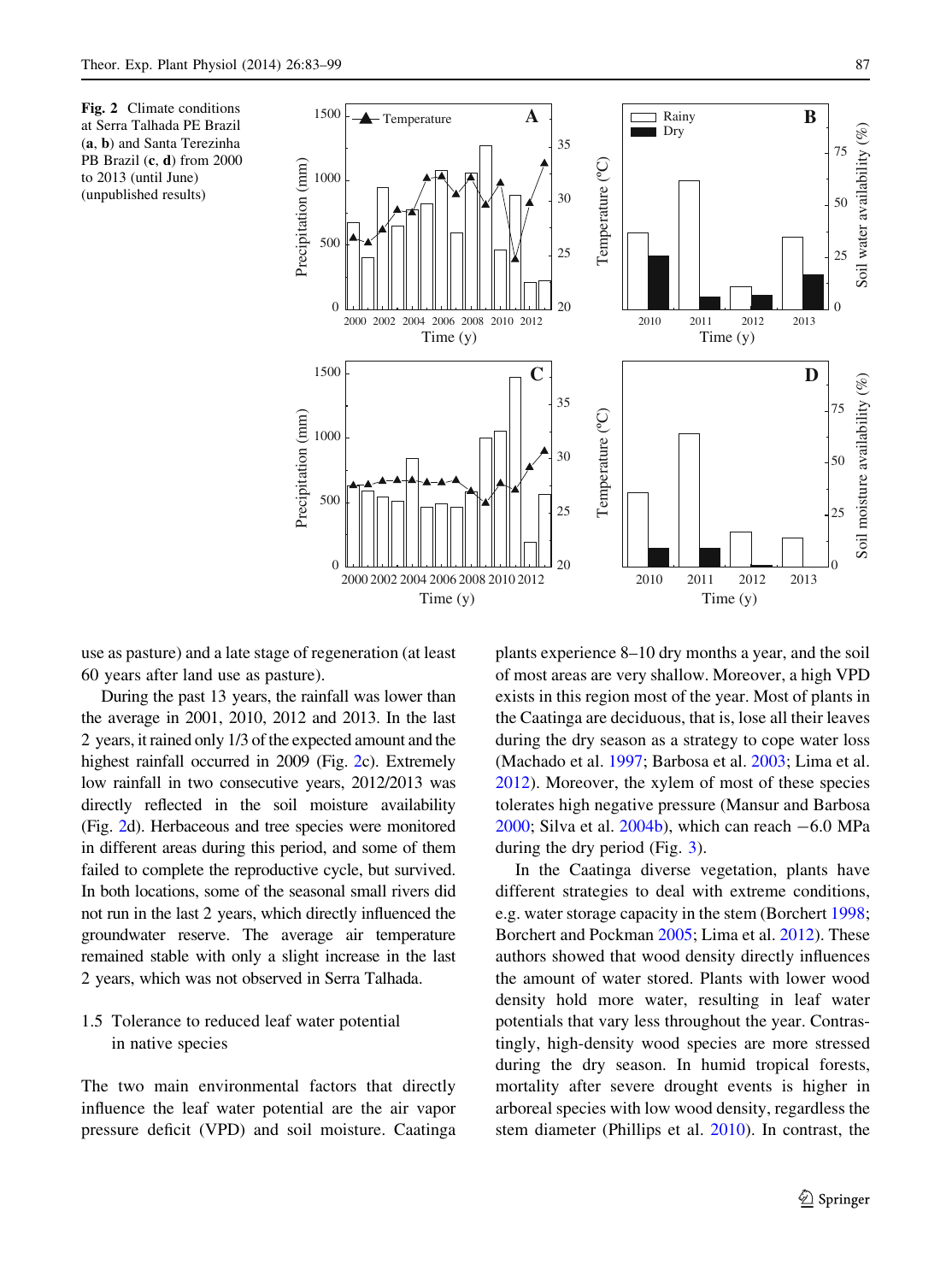<span id="page-5-0"></span>

Fig. 3 Leaf water potential  $(\Psi_1)$  of three species in Serra Talhada PE Brazil, during the rainy (February) and dry (December) seasons, from 2010 to 2012. a Native (A.  $\textit{colubrina}$ ; invasive (P. juliflora). The values are means of February 2010–2012 and December 2010–2011. b Evergreen C.

few evergreen species observed in the Caatinga have high wood density and do not reach extremely negative water potential like the deciduous species (Lima et al. [2012\)](#page-15-0) (Fig. 3b). This small group of evergreen species has other characteristics besides the wood density to keep their leaves during the dry season. As we will discuss later, these species maintain high resilience of gas exchange even under severe drought.

In some areas, the most drastic drought in 50 years occurred during 2012 and 2013, affecting significantly the behavior of the groups of species mentioned above. Evaluation of water potential under two VPD conditions during the day in one herbaceous H. suaveolens, one shrub S. galheirensis and one tree  $P$ . pyramidalis species showed that water potential varied with the area conservation state (Fig. [4\)](#page-6-0). Areas with more than 60 years of regeneration maintained the highest soil water availability (data not shown), which allowed the occurrence of the highest leaf water potential in the three species. Under the severe and prolonged drought of 2012, these areas had the lowest soil moisture availability and P. pyramidalis had the lowest leaf water potential (Fig. [4](#page-6-0)a).

In a tropical dry forest area, variation of soil physical structure has a significant influence on both soil and plant water potentials (Markesteijn et al. [2010\)](#page-15-0). Another factor contributing to the low values of soil moisture in this type of forest is the increased soil evaporation due to leaf loss of plants during the dry season (Markesteijn et al. [2010;](#page-15-0) Lima et al. [2012\)](#page-15-0).



flexuosa. The values are means of December 2012 (dry season) as well as April and June 2013 (rainy season). Morning and afternoon represent measurements taken at 6:00 am and 1:30 pm, respectively. Each value is the mean of five trees (±SE) (unpublished results)

For two consecutive years, a native (A. colubrina) and invasive (P. juliflora) species of the Caatinga were evaluated during the dry and rainy seasons. Both species have high wood density, but differed in leaf water potential in the dry season (Fig. 3a). The native species lost its leaves early in the dry season, and the invasive species showed partial leaf loss throughout this season. Although A. colubrina has lost completely its leaves at the end of the rainy season, it shows lower leaf water potential during the dry season when compared to P. juliflora. Borchert and Pockman [\(2005](#page-14-0)) argued that the diameter of xylem vessels varies among species and influences the xylem hydraulic conductivity. The hydraulic conductivities of xylem and leaves have been identified as key features of drought tolerance in several species (Chapotin et al. [2003;](#page-14-0) Brodribb et al. [2010;](#page-14-0) Bartlett et al. [2012](#page-14-0)).

The maintenance of cell turgor is critical in semiarid conditions and the ability to maintain this state for longer periods is an important trait to differentiate tolerance and growth rate among species. Baobab trees (Adansonia spp.), common in African semiarid regions, are able to store water and use it over long periods of drought. This species exhibits a strong reduction of leaf gas exchange at noon, reducing the water loss and increasing the water use efficiency (Chapotin et al. [2006](#page-14-0)).

The tolerance of dry forest native plants to low water potential has multiple factors involved, not only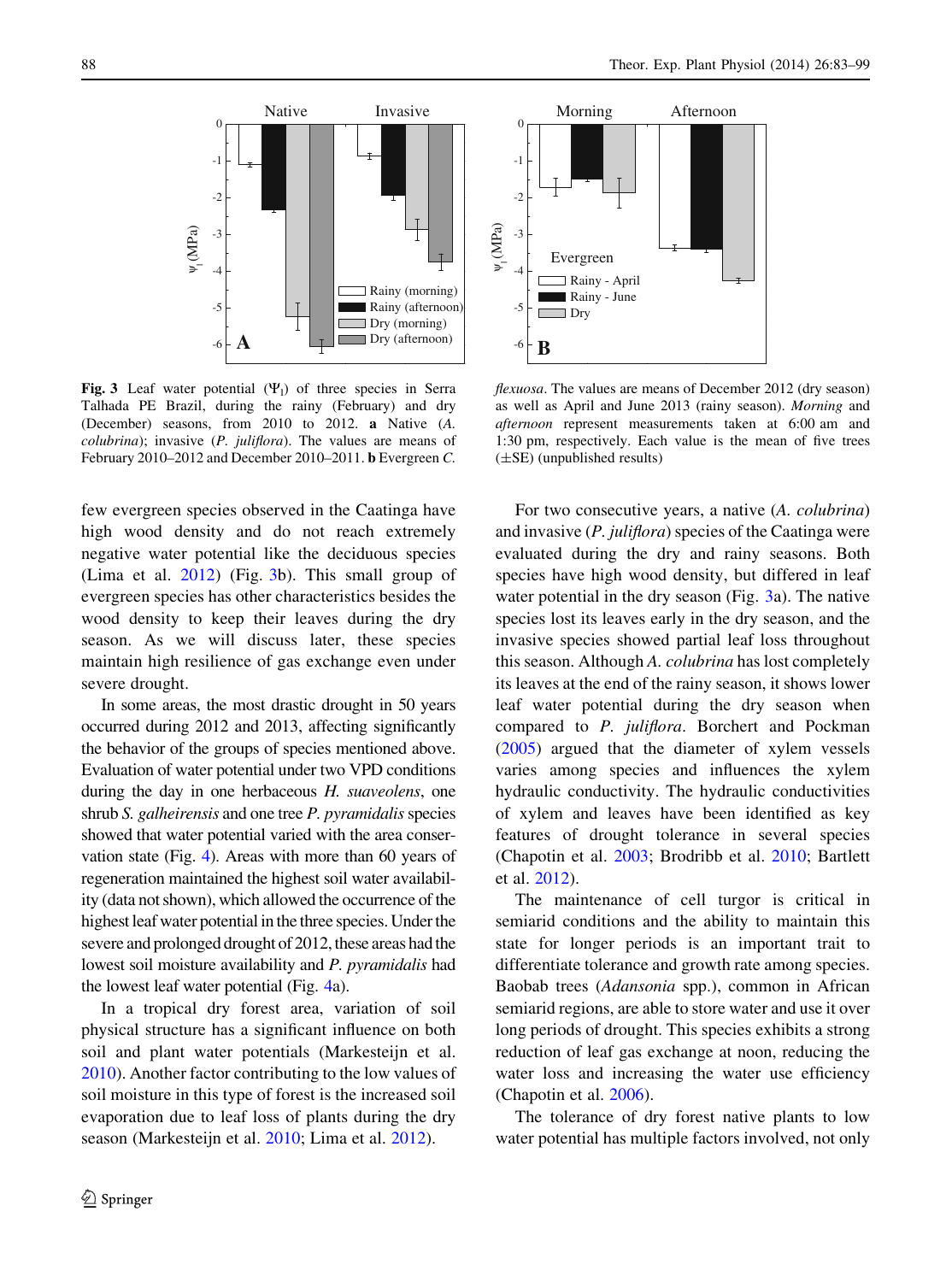<span id="page-6-0"></span>Fig. 4 Leaf water potential  $(\Psi_1)$  of three species in Santa Terezinha PB Brazil, during the rainy season of 2012 and 2013. Measurements were performed in areas with three increasing recovery stages: initial, intermediate and later.  $\mathbf{a}, \mathbf{b}$   $P$ . pyramidalis, a woody species; c H. suaveolens, a herbaceous; and d S. galheirensis, a shrub. Morning and afternoon represent measurements taken at 6:00 am and 1:30 pm, respectively. Each value is the mean of five plants (±SE) (unpublished results)





including the stomatal control but also morphoanatomical and hydraulic characteristics, photosynthetic efficiency and maintenance of leaf metabolism under low water availability through photo-protective mechanisms and high water use efficiency.

# 1.6 Cuticle composition: importance to mitigate leaf turgor loss

The maintenance of cell plant turgor depends on both the root system and shoots with the former involved in water uptake from the ground and the latter avoiding excessive water loss to the atmosphere. In this context, Caatinga plants have large variation in the composition of epicuticular wax (Oliveira and Salatino [2000](#page-15-0); Oliveira et al. [2003](#page-15-0); Figueiredo et al. [2012](#page-14-0)) as well as morphological and anatomical characteristics (Fig. [5](#page-7-0)a, b). The cuticle plays a fundamental role against water loss, but little has been reported under field conditions with respect to its ecophysiological role. The cuticle is composed of three major constituents, being one of the main barriers for diffusion located within the waxy skin and having less than  $1$ -µm thick (Kerstiens [1996\)](#page-14-0).

The association of morpho-anatomical and ecophysiological studies has improved our understanding of plant tolerance to adverse semiarid conditions. When present in the same semiarid region, two species of Euphorbiaceae, the native J. mollissima and the exotic J. curcas showed different morphological and anatomical leaf characteristics (Fig. [5a](#page-7-0), b). The native species had different epicuticular wax composition and morphology and larger leaf surface trichomes than the exotic species (data not shown). Under controlled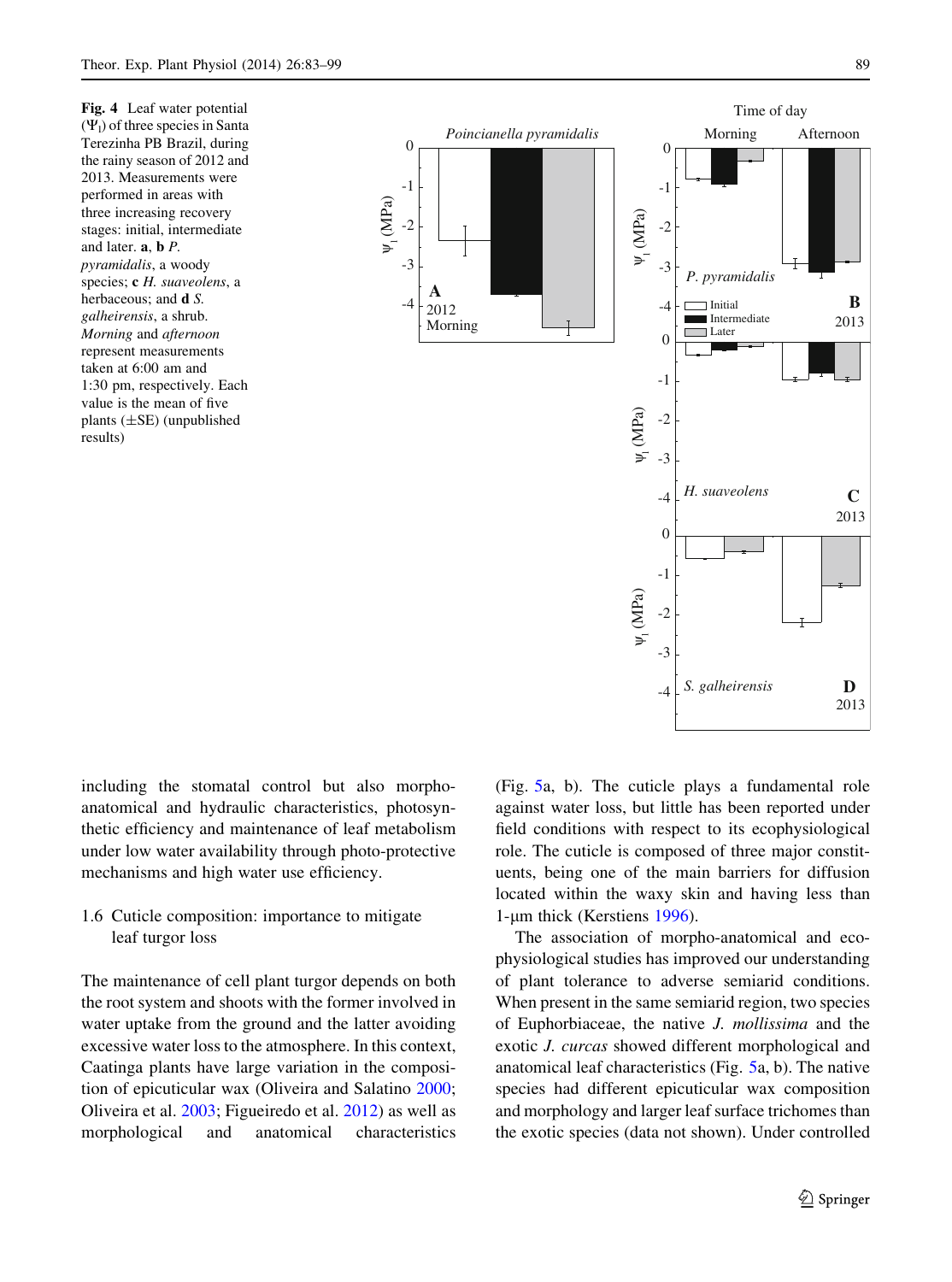<span id="page-7-0"></span>



conditions with removal of the leaf surface epicuticular wax, the species mentioned above showed different leaf gas exchange and leaf relative water content values. Such differences occurred not only between the two species but also among different leaves of the same individual (Figueiredo et al. [2012](#page-14-0)). Higher leaf gas exchange was reported in the native species when the wax was present under drought stress, emphasizing its importance under semiarid conditions.

In fact, the importance of the cuticle has been emphasized in the literature not only for Caatinga plants (Oliveira and Salatino [2000](#page-15-0); Oliveira et al. [2003;](#page-15-0) Costa Filho et al. [2012](#page-14-0); Figueiredo et al. [2012\)](#page-14-0) but also for species of other vegetations (Jeffree et al. [1971;](#page-14-0) Jetter and Schäfer [2001;](#page-14-0) Ni et al. [2012\)](#page-15-0). The wax buildup around the stomatal pore is species-dependent and has been observed to reduce water loss (Jeffree et al. [1971;](#page-14-0) Jetter and Schäfer [2001](#page-14-0), Shope et al. [2008](#page-16-0)). The chemical composition of n-alkane chains and the amount of accumulated wax are key to the efficiency of reducing epidermis transpiration, affecting the stomatal conductance (Figueiredo et al. [2012](#page-14-0)). The composition and amount of wax varies when the plants are submitted to water stress and under various seasonal conditions as shown for the four species (two native, one exotic and one invasive species) grown in the same field (Fig. 5).

1.7 Gas exchange, carbon emission and stock under tropical forest

The water flow through plant tissues to the atmosphere is at the order of 40,000 km<sup>3</sup> year<sup>-1</sup> representing, approximately, 70 % of global terrestrial evaporation (Brodribb et al. [2010\)](#page-14-0). Water mechanical conductivity through leaves is a complex issue and is difficult to understand, especially if it is analyzed with isolated tools. Studies involving anatomy, morphology and ecophysiology are needed. In such context, the stomatal behavior is a key adaptation factor among dry tropical forest plants, influencing the primary productivity, growth rate and carbon storage.

Efficiency of carbon uptake and storage in forest ecosystems is an important research issue, enhanced by the difficulty in correctly measure the flux and stock changes in both soil and vegetation. A comparison among different forest types around the world showed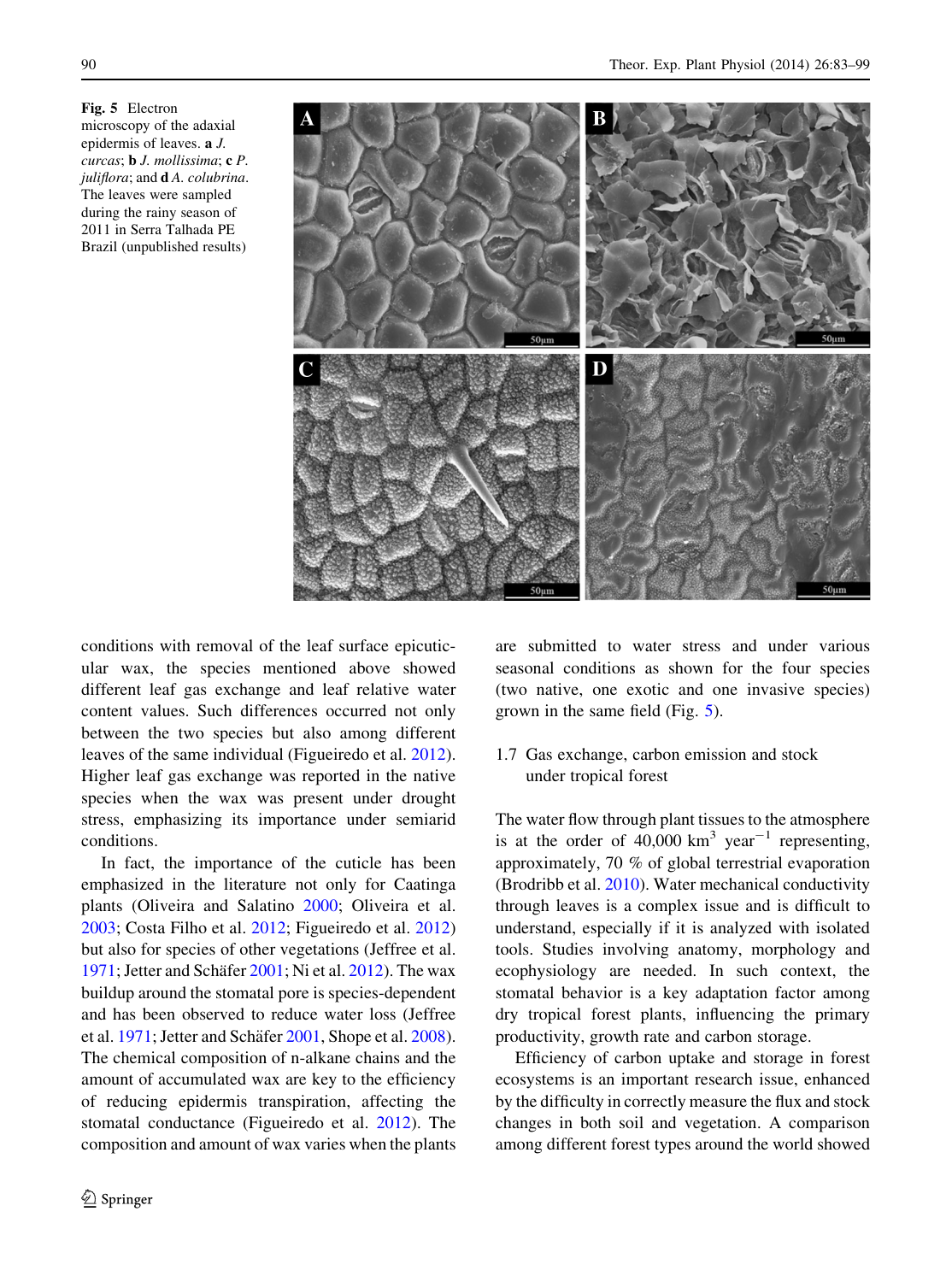that the total carbon stored in forests is 1150 Gt, with 49 % in boreal forest, 14 % in temperate forests and 37 % in tropical forests (Malhi et al. [1999\)](#page-15-0). Boreal forests accumulate most of the carbon in the soil as organic matter and, whereas the vegetation is the big compartment in humid tropical forest. The vulnerability of these stocks has been debated due to changes in climate and land use (Malhi et al. [1999;](#page-15-0) Chaturvedi et al. [2011](#page-14-0)).

One recent study using satellite images showed that the carbon emission from deforestation in a tropical region between 2000 and 2005 was 25–50 % of previously published data (Harris et al. [2012](#page-14-0)). This study showed carbon emissions and forest cover loss in Latin America, the Caribbean, Sub-Saharan Africa, South Asia and Southeast Asia. Out of 15 countries, Brazil had the highest carbon emission during this period. Brazil and Indonesia accounted for 55 % of total emission from tropical deforestation. This study concluded that the main source of Brazilian emission is the Amazon Forest. Nevertheless, the intensification of new approaches in the Brazilian agricultural system has reduced the deforestation in some regions, at least in the Southeast region. However, the analysis of data since 1960 has shown that new areas are being occupied in the Cerrado ecosystem (central/western region) and that deforestation has decreased due to economic reasons (Barretto et al. [2013](#page-13-0)). Recent data published by the Brazilian Government has shown a reduction of deforestation in the last decade for most biomes. However, among the biomes Cerrado, Atlantic Forest, Caatinga, Pantanal and Pampa, the Caatinga was the third largest emitter of carbon during the period 1994–2002 (MCTI [2013\)](#page-15-0).

The following two possibilities can be used to mitigate carbon emission: create new carbon drains and/or preserve existing ones. The speed with changes is occurring endangers the fragile biodiversity of various ecosystems. The need for protection of these as well as an increased number of protected areas is clear as an emergency solution in the short-term (Silva et al. [2003;](#page-16-0) Loarie et al. [2009\)](#page-15-0). This endangerment reinforces the need for changes in Caatinga, where deforestation is the main cause of damage to the ecosystem and results mainly from the consumption by poor people of wood as a fuel source (Gariglio et al. [2010\)](#page-14-0). Burning plant residues after deforestation reduces biomass and biodiversity of the regenerating vegetation (Sampaio et al. [1998](#page-16-0)), and contributes

directly to the greenhouse effect. Suppression of fire is the most important practice to regenerate dry tropical forests, as has been observed in Costa Rica (Powers et al. [2009](#page-15-0)).

Some of the greatest paucities among published data on Caatinga are values of leaf gas exchange and carbon storage in vegetation and soil (Sampaio et al. [2010\)](#page-16-0). The discussion on the efficiency of carbon sequestration by tree canopy is extensive and controversial (Buitenwerf et al. [2012;](#page-14-0) Donohue et al. [2013](#page-14-0)), as occurs for the largest tropical rainforest in the world, the Amazonia (Asner and Alencar [2010](#page-13-0); Marengo et al. [2011](#page-15-0)), and especially for dry forests (Rotenberg and Yakir [2010;](#page-16-0) Donohue et al. [2013](#page-14-0); Newingham et al. [2013](#page-15-0)).

The impacts of extreme drought events, causing extensive death of tree species, are reported for both tropical rain (Phillips et al. [2010](#page-15-0); Liu et al. [2013\)](#page-15-0) and dry tropical forests (Rotenberg and Yakir [2010](#page-16-0)). However, due to the different study types and scales used to evaluate the different ecosystems, there is controversy about the importance of the death rates in dry forests. Therefore, dry forest can be of great importance in the chain of carbon sequestration (Buitenwerf et al. [2012](#page-14-0); Donohue et al. [2013;](#page-14-0) Newingham et al. [2013](#page-15-0)).

In general, the use of wood as a fuel source and subsequent land use as pasture in the Brazilian areas occupied by dry forest has frequently led to the abandonment of the areas (Silva et al. [2003](#page-16-0); Gariglio et al. [2010\)](#page-14-0). In many places, soil erosion and salinization results in degraded soils and desertification may be the consequent evolution in many of these places. In Brazil, 62 % of the areas subject to desertification are within the Caatinga region (MMA [2007\)](#page-15-0).

Although not quantified, the increase in net photosynthetic rates of plants due to increase in air  $CO<sub>2</sub>$ concentration has been pointed as the main cause of increased green areas between 1982 and 2010 in semiarid regions (Donohue et al. [2013\)](#page-14-0). If plants in these regions are considered to maintain high intrinsic water use efficiency, i.e., the maximum  $CO<sub>2</sub>$  assimilation under minimum stomatal conductance, the increase of  $CO<sub>2</sub>$  in the atmosphere could benefit these plants (Leakey et al. [2009\)](#page-15-0).

In fact, native pioneer desert plants showed increased water use efficiency after 10 years under elevated  $CO<sub>2</sub>$  concentration in the atmosphere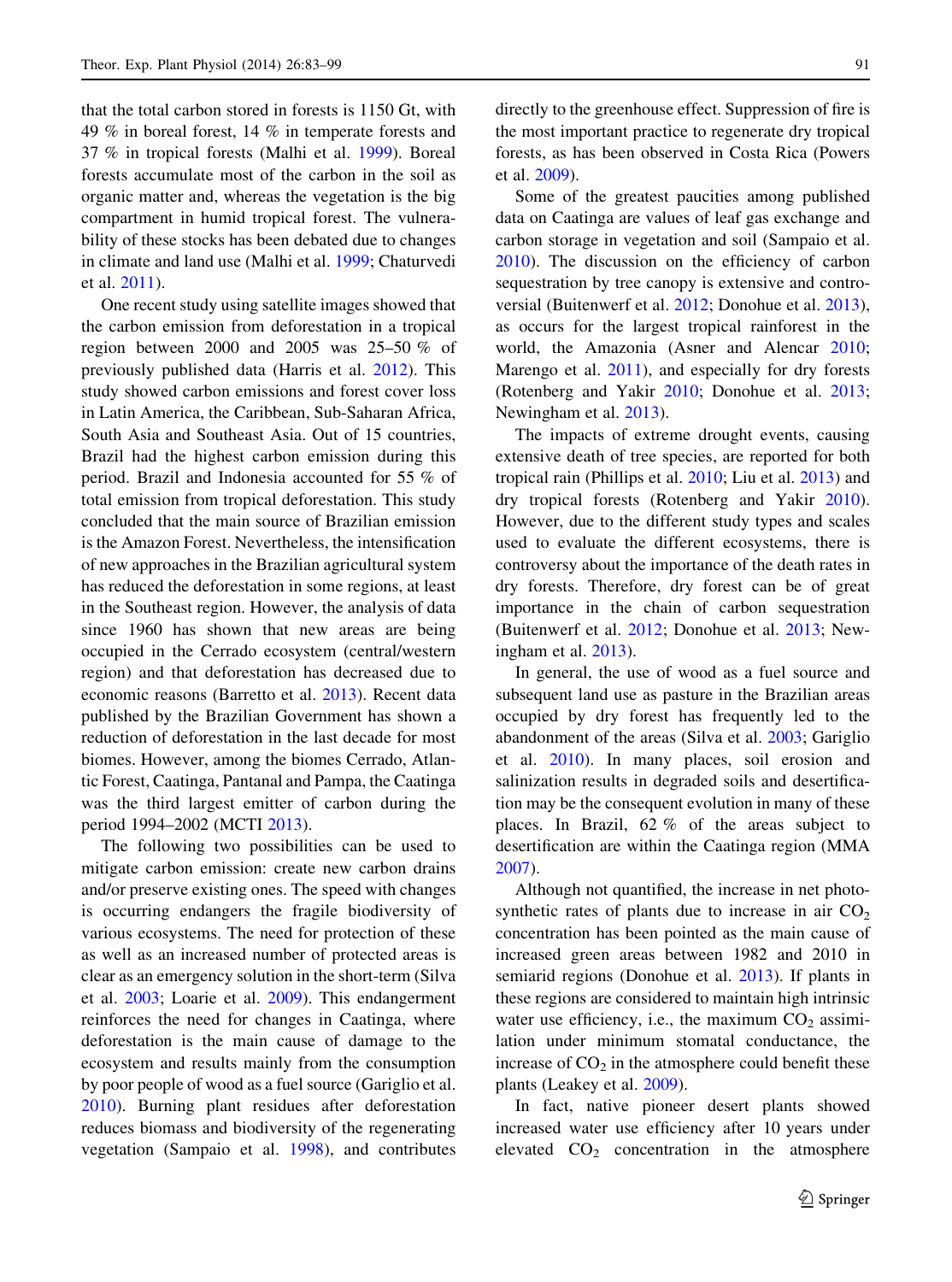Fig. 6 Leaf gas exchange of P. pyramidalis during the rainy season (2012) in Santa Terezinha PB Brazil: stomatal conductance  $(g_s, in)$  $a$ ); net  $CO<sub>2</sub>$  assimilation rate (A, in b); transpiration (E, in c); water use efficiency (WUE, in d); photosynthetic photon flux density (PPFD, in e). Measurements were performed in areas with three increasing recovery stages: initial, intermediate and later. Morning and afternoon represent measurements taken at 8:00 am and 2:30 pm, respectively. Each value is the mean of five trees  $(\pm SE)$ (unpublished results)



(Newingham et al. [2013](#page-15-0)), and this situation occurs with some native species of the Caatinga. Under the severe drought in the past 2 years (Fig. [2](#page-4-0)), the leaf gas exchange of three species of different growth habits were measured during the rainy season in three areas with different conservation status (Figs. 6, [7\)](#page-10-0). The leaf gas exchange of P. pyramidalis trees in April 2012 were approximately 10 times lower than those observed in 2013 (Figs. 6a–c, [7](#page-10-0)a–c) due to low soil moisture (Fig. [2\)](#page-4-0). In April 2013, there was a strong rainfall prior to the sampling, and the rapid response of the native P. pyramidalis tree proved the high adaptive capacity, increasing the photosynthetic rate in 5–6 times.

The vegetation successional stage in the Santa Terezinha site affected the gas exchange of shrub and herbaceous species, such as S. galheirensis and H. suaveolens respectively (Fig. [7e](#page-10-0)–l). The shrub plants growing in the most recovered area showed lower leaf gas exchange as compared to plants under initial recovery. In such condition, the herbaceous species had the lowest leaf gas exchange values. The initial ecophysiology assessment of the species indicated a high ability to tolerate prolonged drought events. However a broad scenario cannot be extrapolated, which is another difficulty due to the diversity and reduced ecophysiological studies of this ecosystem (Albuquerque et al. [2012;](#page-13-0) Lopes et al. [2012](#page-15-0)). Accordingly, proposed scenarios indicate, out of the increase in mean and extremes temperature, the reduction of precipitation average in Caatinga (Marengo et al. [2009a](#page-15-0), [b\)](#page-15-0).

Under the climatic conditions of Serra Talhada, J. mollissima (a native shrub species), J. curcas (an exotic shrub species), A. columbrina (a native arboreal species) and *P. juliflora* (an invasive arboreal species) showed different gas exchange behavior between 2010 and 2011 (Fig. [8\)](#page-11-0). J. curcas showed higher rate of  $CO<sub>2</sub>$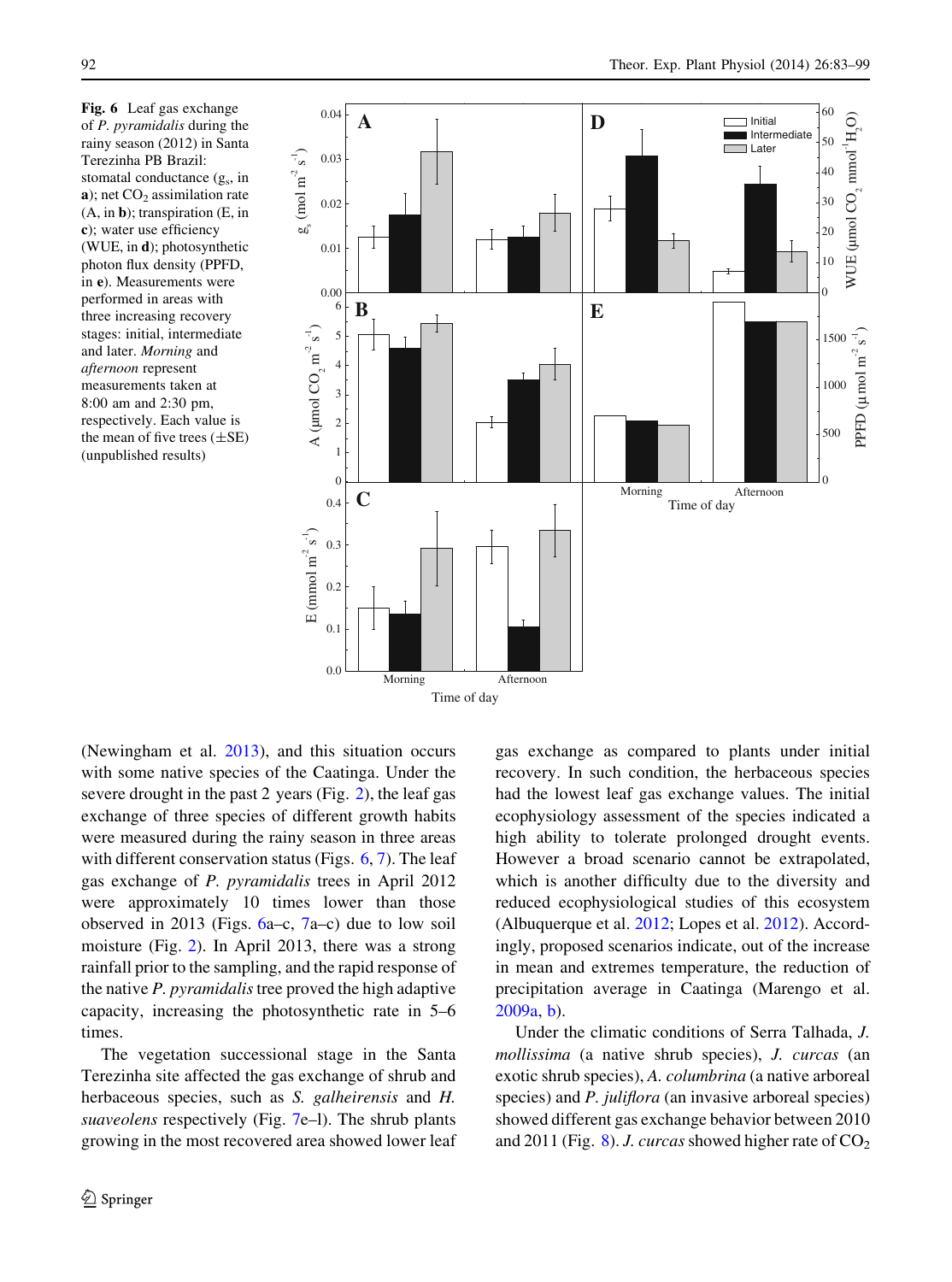<span id="page-10-0"></span>Fig. 7 Leaf gas exchange of  $P$ . pyramidalis, in  $\mathbf{a}-\mathbf{d}$  S. galheirensis, in  $e-h$  H. suaveolens, in **i**-I during the rainy season (2013) in Santa Terezinha PB Brazil: stomatal conductance  $(g_s, in)$  $a, e, i$ ; net  $CO<sub>2</sub>$  assimilation rate  $(A, \text{ in } \mathbf{b}, \mathbf{f}, \mathbf{j})$ ; transpiration  $(E, \text{ in } c, g, k)$ ; water use efficiency (WUE, in d, h, l). Measurements were performed in areas with three increasing recovery stages: initial, intermediate and later. The photosynthetic photon flux density (PPFD) during measurements was 1600, 1300 and 1000 μmol m<sup>-2</sup> s<sup>-1</sup> (morning) and 1900, 1800 and 1600  $\mu$ mol m<sup>-2</sup> s<sup>-1</sup> (afternoon) at initial, intermediate and later recovery stages, respectively. Morning and afternoon represent measurements taken at 8:00 am and 2:30 pm, respectively. Each value is mean of five trees  $(\pm SE)$ (unpublished results)



assimilation at the beginning of the dry season and a lower rate of leaf loss than *J. mollissima*, with these trends being supported by an increased stomatal conductance. This strategy generally results in excessive water loss by exotic species. Younger plants of both species presented similar gas exchange under greenhouse conditions (Figueiredo et al. [2012](#page-14-0)). These shrubs had different epidermis morphological features (Fig. [5](#page-7-0)a, b) and high stomatal conductance (Fig. [8a](#page-11-0)), resulting in low leaf relative water content (data not shown) in the exotic species. Among the tree species, the gas exchange was not associated with the leaf

water potential (Figs. [3](#page-5-0)b, [8d](#page-11-0)–f) in the invasive species, being a result of other factors such as the amino acid content, sugar content, morpho-anatomical characteristics of leaves (Fig. [5c](#page-7-0), d).

In addition to the deciduous species (Machado et al. [1997\)](#page-15-0), there are a small number of evergreens in the Caatinga (Lima et al. [2012\)](#page-15-0). It is unknown how the leaves maintain  $C_3$  photosynthetic metabolism under semiarid climate condition. C. flexuosa is an evergreen tree with broad leaves, significant leaf thickness and high wood density, with no variation in leaf water potential throughout the year (Lima et al. [2012\)](#page-15-0), even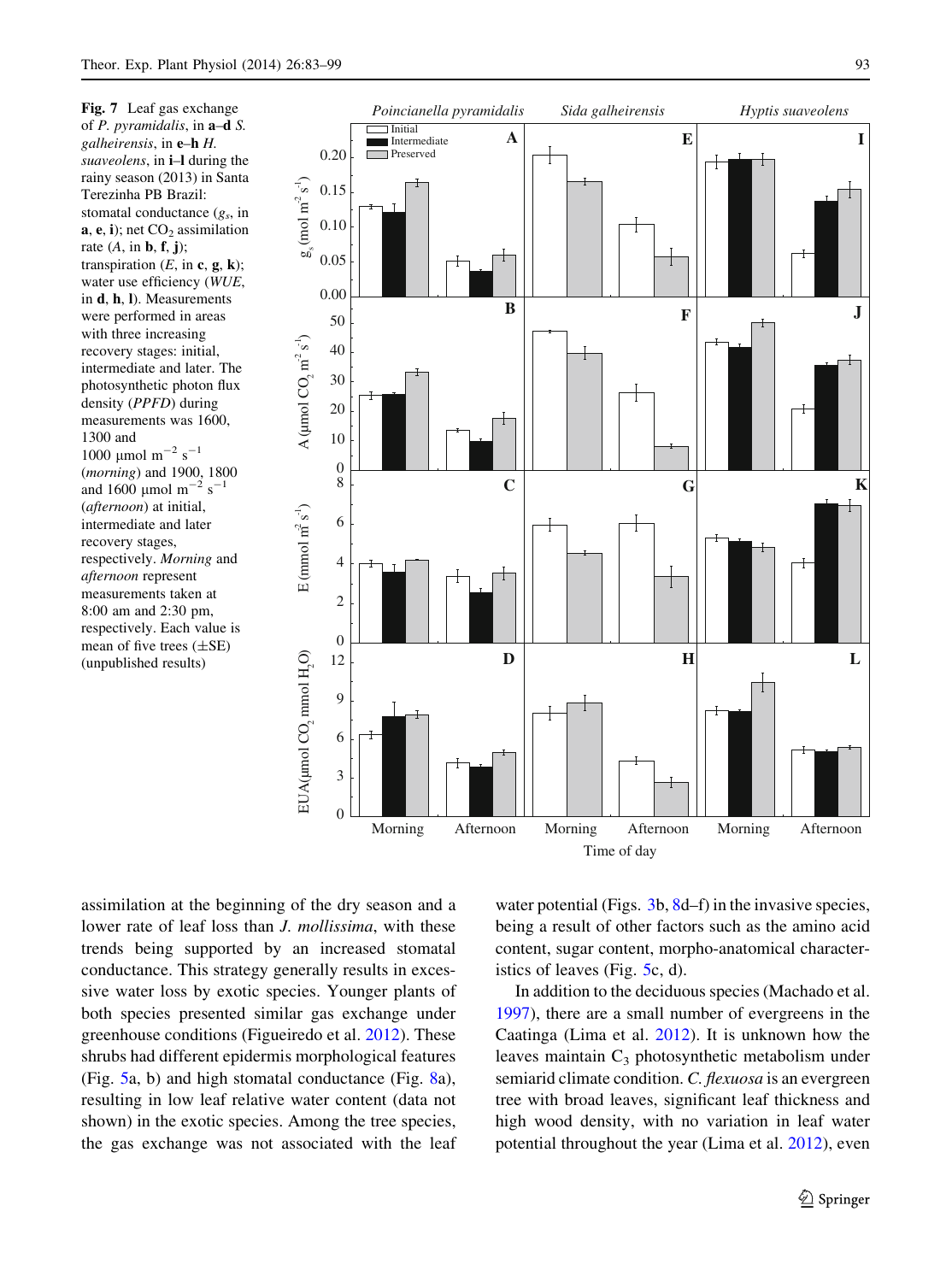of native Jatropha mollissima, in a–c exotic J. curcas, in a–c native A. colubrina, in d–f and invasive P. juliflora, in d–f during the rainy and dry seasons (2010–2012) in Serra Talhada PE Brazil: stomatal conductance  $(g_s, in)$  $a, d$ ; net  $CO<sub>2</sub>$  assimilation rate  $(A, \text{ in } \mathbf{b}, \mathbf{e})$ ; and transpiration  $(E, \text{ in } c, f)$ . The photosynthetic photon flux density (PPFD) during measurements was 551 (morning) and 1652 (*afternoon*)  $\mu$ mol m<sup>-2</sup> s<sup>-1</sup> during the dry season and 1088 (morning) and 1652 (*afternoon*)  $\mu$ mol m<sup>-2</sup> s<sup>-1</sup> during the rainy season. Morning and afternoon represent measurements taken at 8:00 am and 2:30 pm, respectively. Each value is the mean of five trees  $(\pm SE)$  in each season (unpublished results)

<span id="page-11-0"></span>

under the severe droughts of 2012 and 2013 (Fig. [2](#page-4-0)). The leaf water potential of C. *flexuosa* remained relatively high compared to other tree species with different deciduous degrees in the same area (Fig. [3](#page-5-0)), supporting high gas exchange with high water use efficiency even in the dry season (Fig. [9\)](#page-12-0). In fact, a set of factors acting in an integrated way is probably required to maintain the photosynthetic rates throughout the day and during severe and prolonged droughts. Among the factors, we may cite: biochemical, morphological and anatomical features, including epidermis and stomatal density, hydraulic conductivity, and leaf mesophyll conductance (Borchert [1998;](#page-14-0) Mott and Buckley [2000](#page-15-0); Oliveira et al. [2003](#page-15-0); Borchert and Pockman [2005;](#page-14-0) Souza et al. [2009](#page-16-0); Brodribb et al. [2010;](#page-14-0) Figueiredo et al. [2012](#page-14-0); Rivas et al. [2013](#page-15-0); Flexas et al. [2013](#page-14-0)).

#### 1.8 Recovery of degraded areas

There is not enough data to affirm how most Caatinga species will behave under global climate change (Marengo et al. [2009a,](#page-15-0) [b](#page-15-0)). However, the Brazilian dry forests may disappear, and desertification of these areas may increase, leaving only a few protected areas. The pressure over the native areas might increase without government policies against the poverty imposed to many families, the main cause of deforestation in the region. Among the Brazilian ecosystems, Caatinga is the least protected, hosting only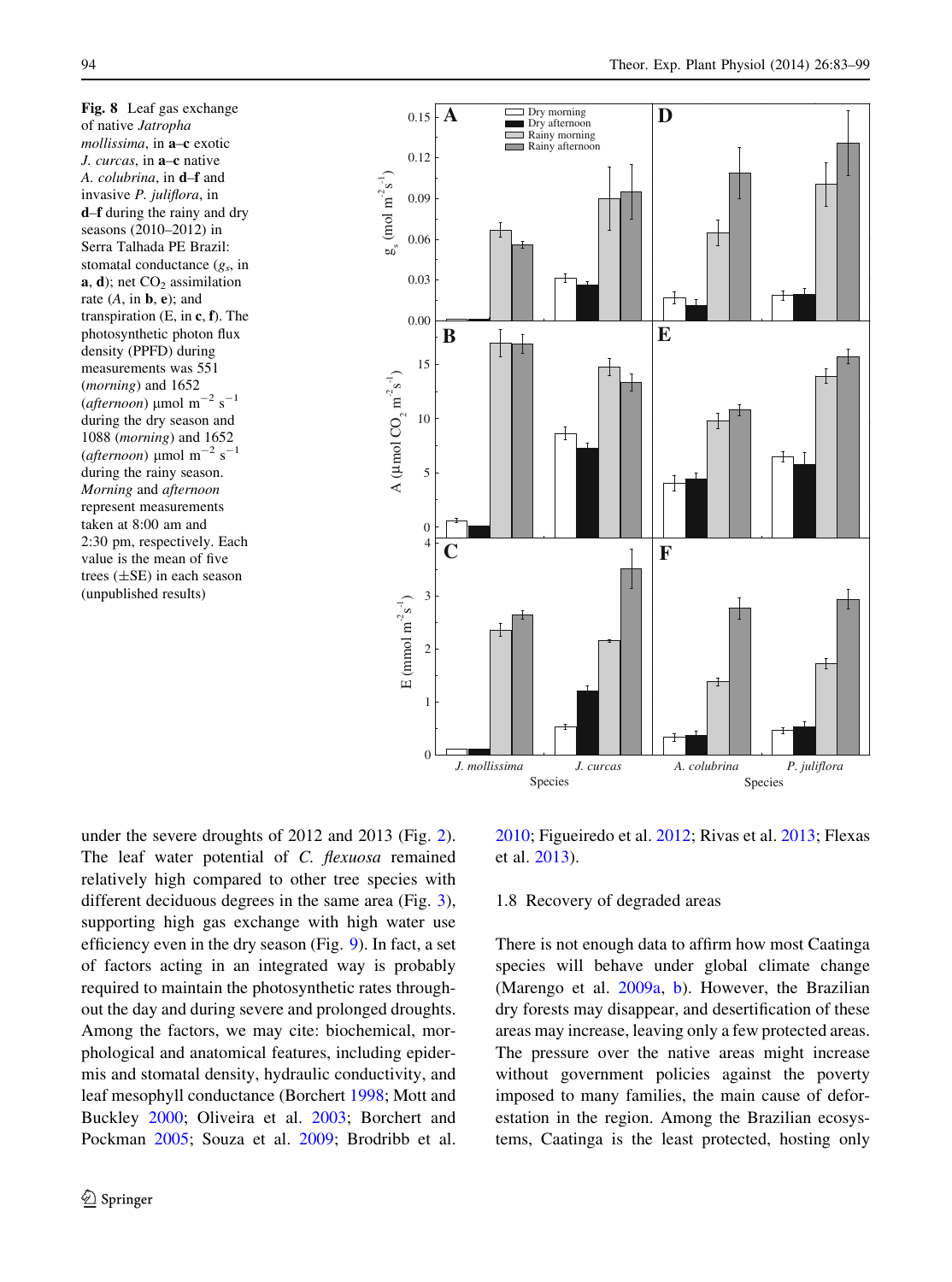<span id="page-12-0"></span>

Fig. 9 Leaf gas exchange of evergreen C. *flexuosa* during the rainy and dry seasons (2012–2013) in Serra Talhada PE Brazil: stomatal conductance  $(g_s, \text{ in } \mathbf{a})$ ; net  $CO_2$  assimilation rate  $(A, \text{ in } \mathbf{a})$ b); transpiration  $(E, \text{ in } c)$ ; water use efficiency (WUE, in **d**). Measurements were taken in November 2012 (dry season) and April and June 2013 (rainy season). The photosynthetic photon flux density (PPFD) during measurements was 130, 1500,

7.1 % of its territory in conservation units and having 0.2 % of its land belonging to Indian groups. Only 1 % of the Caatinga is considered to be under a full protection and the private reserves (RPPN) represent 0.08 % of the ecosystem territory (Silva et al. [2003,](#page-16-0) MMA [2008](#page-15-0)).

Recovery of deforested areas is difficult anywhere for many reasons (Miles et al. [2006,](#page-15-0) Marengo et al. [2009a](#page-15-0), [b](#page-15-0); Quesada et al. [2009;](#page-15-0) Friend [2010](#page-14-0); Phillips et al. [2010;](#page-15-0) Rotenberg and Yakir [2010\)](#page-16-0), especially in this ecosystem due to climatic conditions, lack of protection for the new reforested areas, and lack of investments in technology for such purpose (Gariglio et al. [2010](#page-14-0)).

Studies aimed at understanding the ecological, ecophysiological and edaphoclimatic features of this area based on knowledge created by studies of plant

2000  $\mu$ mol m<sup>-2</sup> s<sup>-1</sup> at 6:00, 10:00 am and 01:00 pm in November; 300, 1100, 1700  $\mu$ mol m<sup>-2</sup> s<sup>-1</sup> at 6:00, 10:00 am and 01:00 pm in April; and 1100 and 230  $\mu$ mol m<sup>-2</sup> s<sup>-1</sup> at 06:00, 10:00 am in June. The measurements of leaf gas exchange were not possible due to weather conditions at 13:00 h in June. Each value is the mean of five trees  $(\pm SE)$ (unpublished results)

systematics (Machado et al. [1997;](#page-15-0) Barbosa et al. [2003](#page-13-0); Giullieti et al. [2006;](#page-14-0) Albuquerque et al. [2012;](#page-13-0) Lopes et al. [2012\)](#page-15-0) should lead to significant advances in the broad knowledge of Caatinga (Benko-Iseppon et al. [2011\)](#page-14-0). Such studies have only been initiated and begin to build a database with lower uncertainty due to multidisciplinary advances. Studies on Caatinga are needed to find alternatives for the local population to explore the natural resources in a sustainable manner (Gariglio et al. [2010](#page-14-0); Huber-Sannwald et al. [2012](#page-14-0); Maestre et al. [2012](#page-15-0)). The exploration of new drugs extracted from native species offers promising perspectives (Albuquerque et al. [2012](#page-13-0)) as well as exploration of oils from seeds, such as licuri palm, for multiple uses (Tadeu et al. [2008](#page-16-0); Pinho et al. [2009](#page-15-0)). Use of exotic species with multiple economic potential may aid in maintaining native forest because they represent a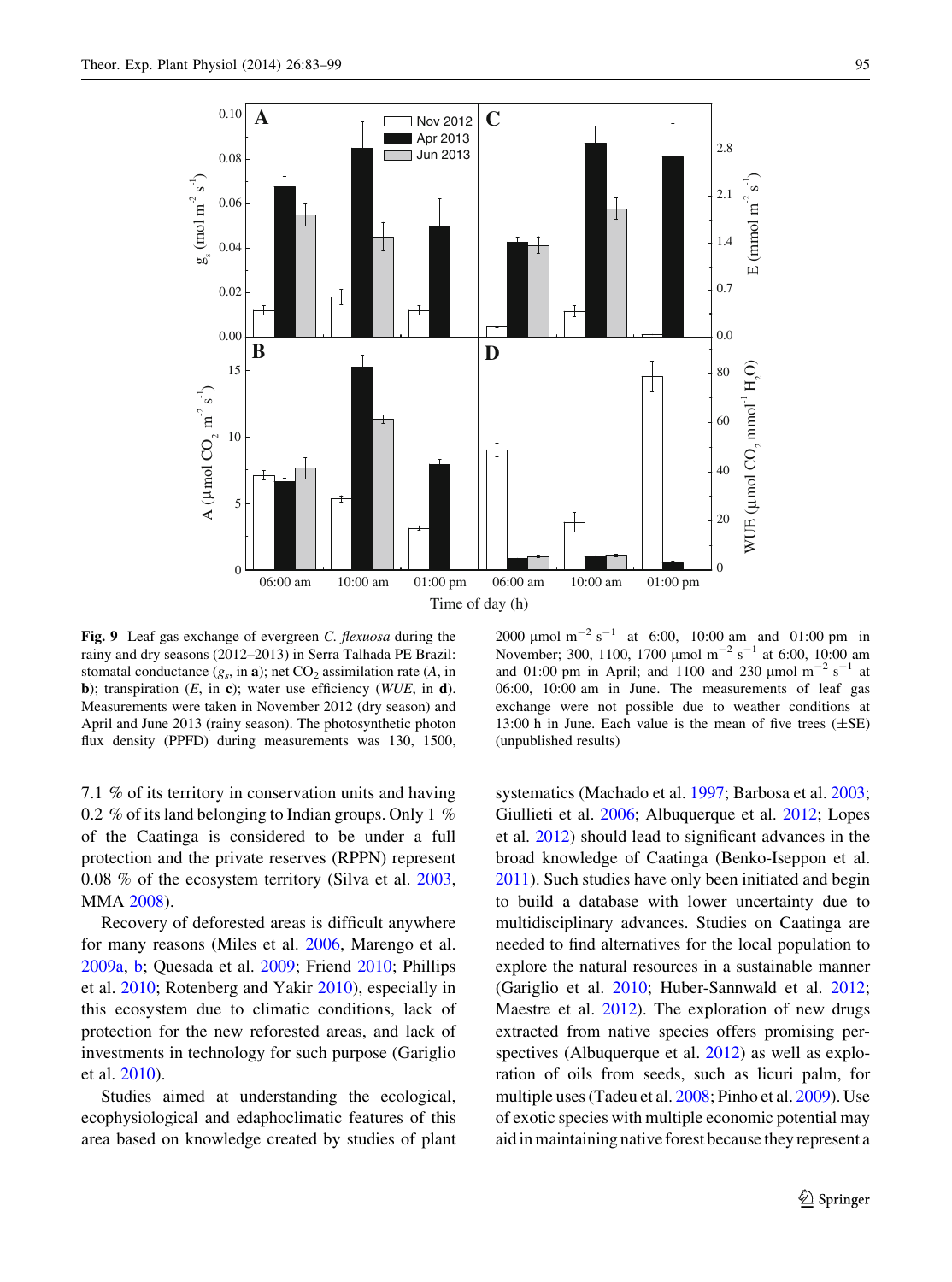<span id="page-13-0"></span>source of products with high economic added value. The following are examples of such exotic species: Moringa oleifera (Rivas et al. [2013\)](#page-15-0) with oil quality and potential to become a source of biofuel on a subsistence scale, Calotropis procera (Frosi et al. [2012](#page-14-0)) as a source of numerous drugs, and Opuntia ficus-indica (Falcão et al. [2013\)](#page-14-0) as a forage source to support livestock production. Many native species have high economic potential and some already provide commercial products extracted from the native vegetation but are not cultivated, such as Umbu, whose fruits are largely sold in local markets (Silva et al. [2008](#page-16-0)).

As has been performed in the last decades in the Amazon rainforest through groups organized in cooperative systems, the Brazilian semiarid region needs policies to operate sustainably. These policies should aim at maintaining the families in rural areas but guaranteeing that they profit from a minimally decent quality of life. Despite several possibilities for coexistence of preservation and exploration in semiarid regions, only few actions have been conducted in relation to Caatinga and the Brazilian semiarid region (Gariglio et al. [2010\)](#page-14-0).

In parallel to the studies aimed at improving the life of thousands of Brazilians in semiarid region, a reforestation program based on scientific knowledge needs to be implemented. If there is not enough data about Caatinga at this time, information can be gathered from dry tropical forests in Central America where the recovery of several areas has been attempted with success. In this region, soil degradation after years of deforestation led many farmers to sell their properties. The new owners are generally interested in attracting tourism to the Pacific Ocean coast and they support reforestation of large areas. Some techniques have shown significant results, such as the use of species that tolerate fire, promote shading and attract dispersers. This provides a favorable environment for the sprouting and or introduction of species to restore biodiversity (Griscom and Ashton [2011\)](#page-14-0). Similar advances have been attained in the recovery of Brazilian Atlantic Forest (Rodrigues et al. [2009\)](#page-16-0). We previously mentioned that fire is a major problem in dry tropical forests, including the Caatinga. So, the first step is to avoid fire, especially in areas of initial recovery after pasture abandonment. Finally, there is a necessity of robust research institutions that integrate the needs of society and ecological care in Brazil (Nobre et al. [2008](#page-15-0)).

Conclusions about possible consequences of global climate changes in semiarid regions have been hastily published. Furthermore, lack of multidisciplinary studies exaggerates these conclusions, especially the statements on factors that require complex analyses, such as behavior of plant species under environmental stresses. The available ecophysiological data lead us to believe that some Caatinga species are prepared to go through periods of severe drought, however, could not support the current level of unsustainable. Finally, the current fragile union between science and politics is the most worrisome among the treats on Caatinga.

Acknowledgments The authors are grateful for the financial support provided by FACEPE-FAPESP to the project ''Impactos de mudanças climáticas sobre a cobertura e uso da terra em Pernambuco: geração e disponibilização de informações para o subsídio a políticas públicas" (APQ-FACEPE-0077-5.01/09), by FACEPE to the project "Aumento da tolerância em plantas jovens de espécies lenhosas da Caatinga aos estresses salino e seca (APQ-0829-2.03/12)'' and by CNPq to the project "Biodiversidade e regeneração natural em florestas tropicais secas brasileiras''—SISBIOTA (CNPq-563304/2010-3). We are also grateful to Fazenda Tamanduá and the Instituto Agronômico de Pernambuco (IPA) for the logistic support during the studies and to CNPq for the fellowships.

#### References

- Albuquerque UP, Lima Arau´jo E, El-Deir ACA, Lima ALA, Souto A, Bezerra BM, Ferraz EMN, Freire EMX, Sampaio EVSB, Las-Casas FMG, Moura GJB, Pereira GA, Melo JG, Ramos MA, Rodal MJN, Schiel N, Lyra-Neves RM, Alves RRN, Azevedo-Júnior SM, Telino Júnior WR, Severi W (2012) Caatinga revisited: ecology and conservation of an importante seasonal dry forest. Sci World J 2012:1–18
- Allen CD, Macalady AK, Chenchouni H, Bachelet D, McDowelle N, Vennetier M, Kitzberger T, Rigling A, Breshears DD, Hoggj EH, Gonzalez P, Fenshaml R, Zhangm Z, Castro J, Demidova N, Limp JH, Allard G, Runningr SW, Semerci A, Cobb N (2010) A global overview of drought and heat-induced tree mortality reveals emerging climate change risks for forests. For Ecol Manag 259:660–684
- Asner GP, Alencar A (2010) Drought impacts on the Amazon forest: the remote sensing perspective. New Phytol 187:569–578
- Barbosa DCA, Barbosa MCA, Lima LCM (2003) Fenologia de espécies lenhosas da Caatinga. In: Leal IR, Tabarelli M, Silva (eds) Ecologia e Conservação da Caatinga. Editora Universitária UFPE, Recife, pp 657-693
- Barretto AGOP, Berndes G, Sparovek G, Wirsenius S (2013) Agricultural intensification in Brazil and its effects on landuse patterns: an analysis of the 1975–2006 period. Glob Change Biol 19:1804–1815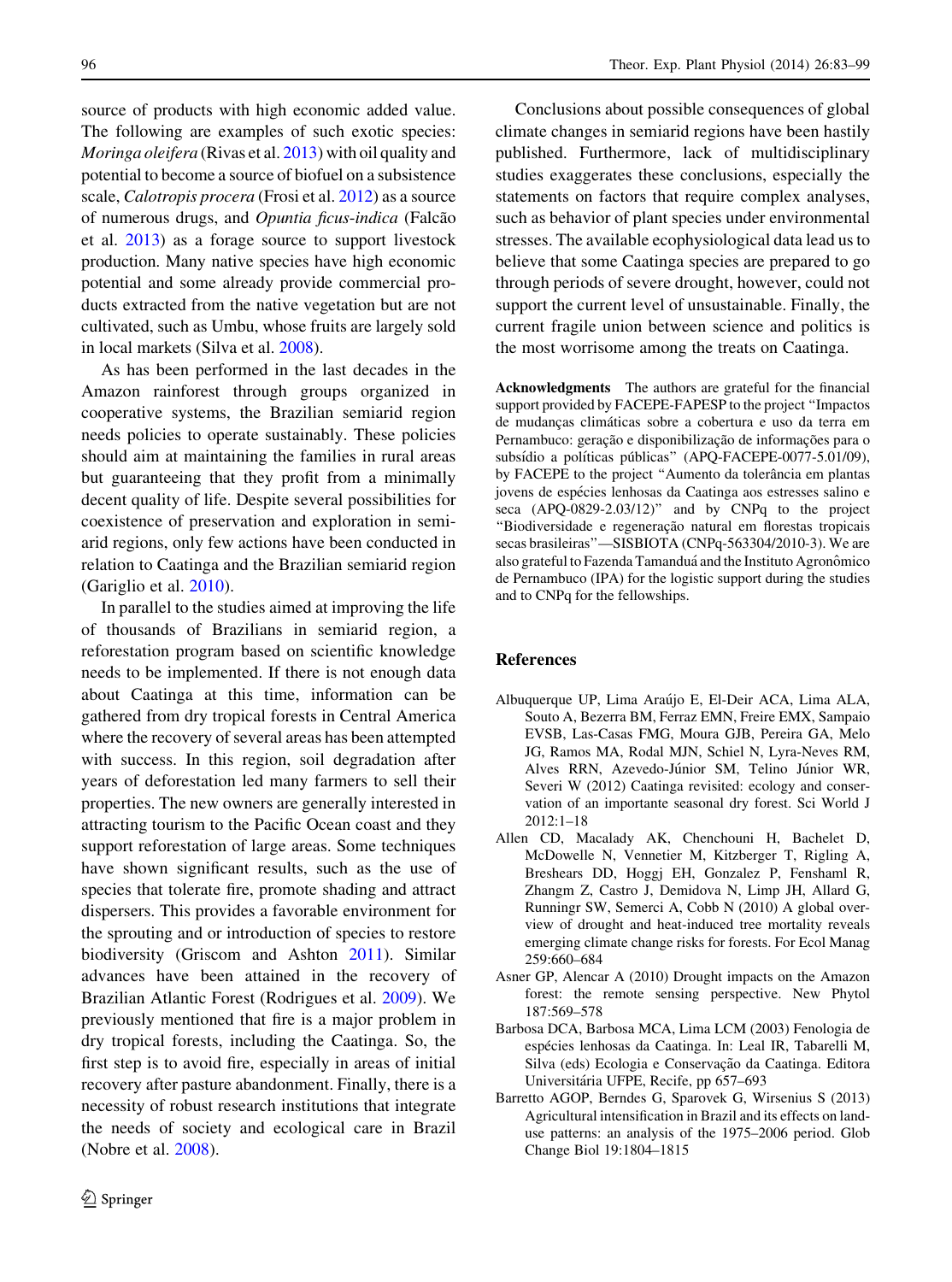- <span id="page-14-0"></span>Bartlett MK, Scoffoni C, Sack L (2012) The determinants of leaf turgor loss point and prediction of drought tolerance of species and biomes: a global meta-analysis. Ecol Lett 15:393–405
- Benko-Iseppon AM, Soares-Cavalcanti NM, Berlarmino LC, Bezerra-Neto JP, Amorim LLB, Ferreira-Neto JRC, Pandolfi V, Azevedo HMA, Silva RLO, Santos MG, Alves M, Kido EA (2011) Prospecção de genes de resistência à seca e a` salinidade em plantas nativas e cultivadas. Revista Brasileira de Geografia Física 6:1112-1134
- Borchert R (1998) Responses of tropical trees to rainfall seasonality. Clim Changes 39:381–393
- Borchert R, Pockman WT (2005) Water storage capacitance and xylem tension in isolated branches of temperate and tropical trees. Tree Physiol 25:457–466
- Brodribb TJ, Feild TS, Sack L (2010) Viewing leaf structure and evolution from a hydraulic perspective. Funct Plant Biol 37:488–498
- Buitenwerf R, Bond WJ, Stevens N, Trollope WSW (2012) Increased tree densities in South African savannas:  $>50$  years of data suggests  $CO<sub>2</sub>$  as a driver. Glob Change Biol 18:675–684
- Büntgen U, Schweingruber FH (2010) Environmental change without climate change? New Phytol 188:646–651
- Campos GEP, Moran MS, Huete A, Zhang Y, Bresloff C, Huxman TE, Eamus D, Bosch DD, Buda AR, Gunter SA, Scalley TH, Kitchen SG, McClaran MP, McNab WH, Montoya DS, Morgan JA, Peters DPC, Sadler EJ, Seyfried MS, Starks PJ (2013) Ecosystem resilience despite large-scale altered hydroclimatic conditions. Nature 494:349–352
- Chapotin SM, Holbrook NM, Morse SR, Gutiérrez MV (2003) Water relations of tropical dry forest flowers: pathways for water entry and the role of extracellular polysaccharides. Plant, Cell Environ 26:623–630
- Chapotin SM, Razanameharizaka JH, Holbrook NM (2006) Water relations of baobab trees (Adansonia spp. L.) during the rainy season: does stem water buffer daily water deficits? Plant, Cell Environ 29:1021–1032
- Chaturvedi RK, Raghubanshi AS, Singh JS (2011) Carbon density and accumulation in woody species of tropical dry forest in India. For Ecol Manag 262:1576–1588
- Costa Filho LO, Silva MHM, Almeida-Cortez JS, Silva SI, Oliveira AFM (2012) Foliar cuticular n-alkane of some Croton species from Brazilian semiarid vegetation. Biochem Syst Ecol 41:13–15
- Costa ACL, Galbraith D, Almeida S, Portela BTT, Costa M, Silva-Junior JA, Braga AP, Gonçalves PHL, Oliveira AAR, Fisher R, Phillips OL, Metcalfe DB, Levy P, Meir P (2010) Effect of 7 yr of experimental drought on vegetation dynamics and biomass storage of an eastern Amazonian rainforest. New Phytol 187:579–591
- Donohue RJ, Roderick ML, McVicar TR, Farquhar GD (2013)  $CO<sub>2</sub>$  fertilization has increased maximum foliage cover across the globe's warm, arid environments. Geophys Res Lett 40:3031–3035
- Espírito-Santo MM, Sevilha AC, Anaya FC, Barbosa R, Fernandes GW, Sanchez-Azofeifa GA, Scariot A, Noronha SE, Sampaio CA (2009) Sustainability of tropical dry forests: two case studies in southeastern and central Brazil. For Ecol Manag 258:922–930
- 
- Falcão HM, Oliveira MT, Mergulhão AC, Silva MV, Santos MG (2013) Ecophysiological performance of three Opuntia ficus-indica cultivars exposed to carmine cochineal under field conditions. Sci Hortic 150:419–424
- Figueiredo KV, Oliveira MT, Oliveira AFM, Silva GC, Santos MG (2012) Epicuticular-wax removal influences gas exchange and water relations in the leaves of an exotic and native species from a Brazilian semiarid region under induced drought stress. Aust J Bot 60:685–692
- Flexas J, Niinemets U, Gallé A, Barbour MM, Centritto M, Dias-Espejo A, Douth C, Galmés J, Ribas-Carbo M, Rodriguez PL, Rosselló F, Soolanayakanahally R, Tomas M, Wright IJ, Farquhar GD, Medrano H (2013) Diffusional conductances to  $CO<sub>2</sub>$  as a target for increasing photosynthesis and photosynthetic water-use efficiency. Photosynth Res 117:45–59
- Friend AD (2010) Terrestrial plant production and climate change. J Exp Bot 61:1293–1309
- Frosi G, Oliveira MT, Almeida-Cortez J, Santos MG (2012) Ecophysiological performance of Calotropis procera: an exotic and evergreen species in Caatinga, Brazilian semiarid. Acta Physiologia Plantarum 35:335–344
- Gariglio MA, Samapaio EVSBS, Cestaro LAC, Kageyama PY (2010) Uso sustentável e conservação dos recursos florestais da Caatinga. Ministério do Meio Ambiente. Publicado pelo Serviço Florestal Brasileiro, Brasília
- Gibbs HK, Brown S, Niles JO, Foley J (2007) Monitoring and estimating tropical forest carbon stocks: making REDD a reality. Environ Res Lett 2:1–13
- Giullieti AM, Conceição A, Queiroz LP (2006) Diversidade e caracterização das fanerógamas do semiárido brasileiro. Publicado por Associação Plantas do Nordeste, Recife
- Griscom HP, Ashton MS (2011) Restoration of dry tropical forests in Central America: a review of pattern and process. For Ecol Manag 261:1564–1579
- Harris NL, Brown S, Hagen SC, Saatchi SS, Petrova S, Salas W, Hansen MC, Potapov PV, Lotsch A (2012) Baseline map of carbon emissions from deforestation in tropical regions. Science 336:1573–1576
- Huber-Sannwald E, Palacios MR, Moreno JTA et al (2012) Navigating challenges and opportunities of land degradation and sustainable livelihood development in dryland social–ecological systems: a case study from Mexico. Philos Trans R Soc Lond Ser Bot Biol Sci 367:3158–3177
- IPCC (2007) Climate change: the physical science basis. In: Solomon S, Qin D, Manning M, Chen Z, Marquis M, Averyt KB, Tignor M, Miller HL (eds) Fourth assessment report of the intergovernmental panel on climate change. Cambridge University Press, Cambridge
- Jeffree CE, Johnson RPC, Jarvis PO (1971) Epicuticular wax in the stomatal antechamber of Sitka spruce and its effects on the diffusion of water vapour and carbon dioxide. Planta 10:1–10
- Jetter R, Schäfer S (2001) Chemical composition of the Prunus laurocerasus leaf surface. Dynamic changes of the epicuticular wax film during leaf development. Plant Physiol 126:1725–1737
- Kerstiens G (1996) Signalling across the divide: a wider perspective of cuticular structure–function relationships. Trends Plant Sci 1:125–129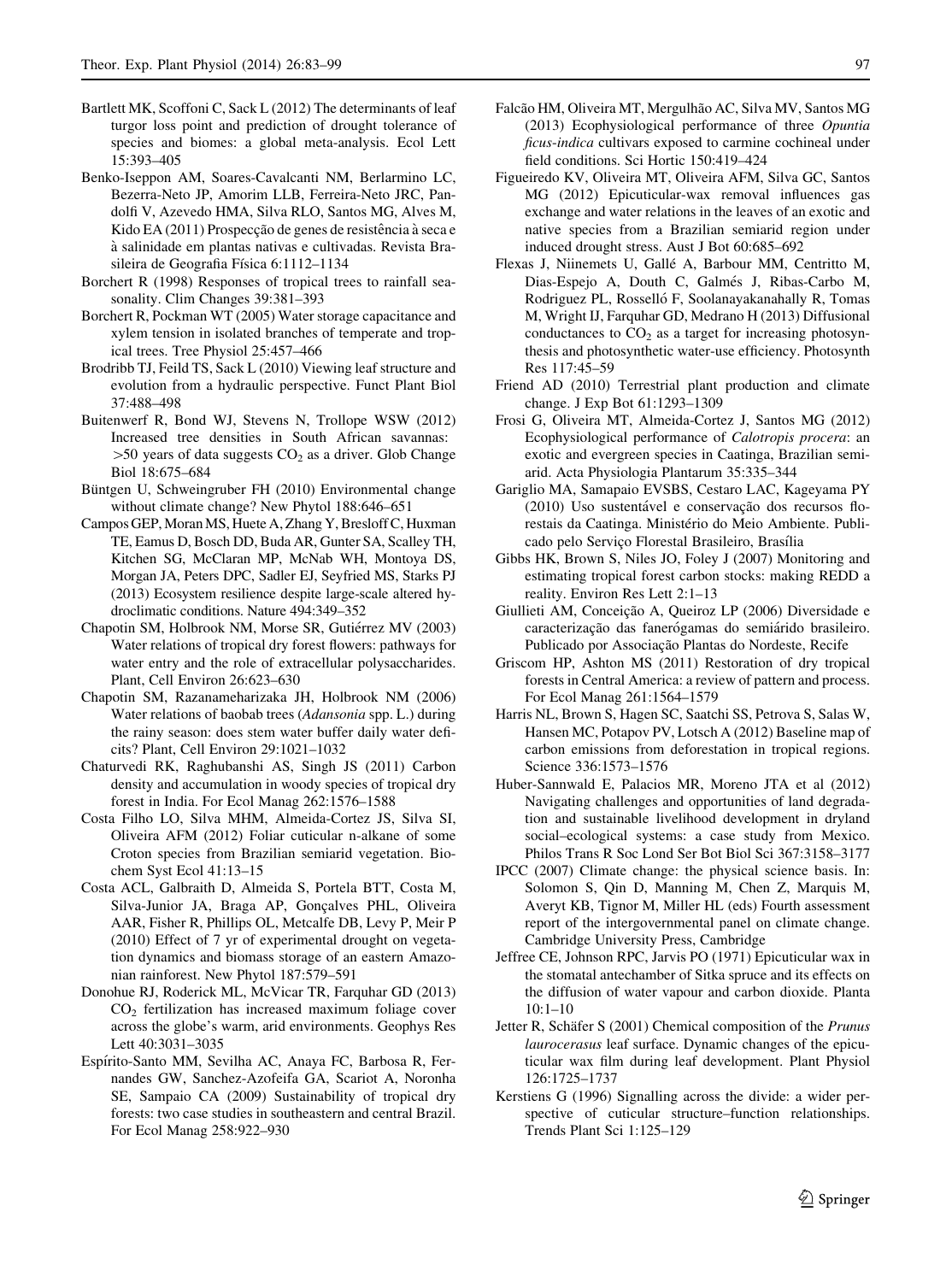- <span id="page-15-0"></span>Leakey ADB, Ainsworth EA, Bernacchi CJ, Rogers A, Long SP, Ort DR (2009) Elevated  $CO<sub>2</sub>$  effects on plant carbon, nitrogen, and water relations: six important lessons from FACE. J Exp Bot 60:2859–2876
- Lima ALA, Sampaio EVSB, Castro CC, Rodal MJN, Antonino ACD, Melo AL (2012) Do the phenology and functional stem attributes of woody species allow for the identification of functional groups in the semiarid region of Brazil? Trees 26:1605–1616
- Liu H, Williams AP, Allen CD, Guo D, Wu X, Anenkhonov OA, Liang E, Sandanov DV, Yin Y, Zhaohuan QI, Badmaeva NK (2013) Rapid warming accelerates tree growth decline in semiarid forests of Inner Asia. Glob Change Biol 19:2500–2510
- Loarie SR, Duffy PB, Hamilton H, Asner GP, Field CB, Ackerly DD (2009) The velocity of climate change. Nature 462:1052–1055
- Lopes CGR, Ferraz EMN, Castro CC, Lima EN, Santos JMFF, Santos DM, Araújo EL (2012) Forest succession and distance from preserved patches in the Brazilian semiarid region. For Ecol Manag 271:115–123
- Machado ICS, Barros LM, Sampaio EVSB (1997) Phenology of Caatinga species at Serra Talhada, PE. Biotropica 29:57–68
- Maestre FT, Salguero-Gómez R, Quero JL (2012) It is getting hotter in here: determining and projecting the impacts of global environmental change on drylands. Philos Trans R Soc Lond Ser Bot Biol Sci 367:3062–3075
- Malhi Y, Baldocchi DD, Jarvis PG (1999) The carbon balance of tropical, temperate and boreal forests. Plant, Cell Environ 22:715–740
- Mansur RJCN, Barbosa DCA (2000) Physiological behavior in young plants of four trees species of Caatinga submitted the two cycles of water stress. Phyton 68:97–106
- Marengo JA, Nobre C, Tomasella J, Cardoso MF, Oyama MD (2008) Hydro-climate and ecological behaviour of the drought of Amazonia in 2005. Philos Trans R Soc Lond Ser Bot Biol Sci 363:1773–1778
- Marengo JA, Ambrizzi T, Rocha RP et al (2009a) Future change of climate in South America in the late twenty-first century: intercomparison of scenarios from three regional climate models. Clim Dyn 35:1073–1097
- Marengo JA, Jones R, Alves LM, Valverde MC (2009b) Future change of temperature and precipitation extremes in South America as derived from the PRECIS regional climate modeling system. Int J Climatol 29:2241–2255
- Marengo JA, Tomasella J, Alves LM, Soares WR, Rodriguez DA (2011) The drought of 2010 in the context of historical droughts in the Amazon region. Geophys Res Lett 38:L12703. doi:[10.1029/2011GL047436](http://dx.doi.org/10.1029/2011GL047436)
- Markesteijn L, Iraipi J, Bongers F, Poorter L (2010) Seasonal variation in soil and plant water potentials in a Bolivian tropical moist and dry forest. J Trop Ecol 26:497–508
- Markewitz D, Devine S, Davidson EA, Brando P, Nepstad DC (2010) Soil moisture depletion under simulated drought in the Amazon: impacts on deep root uptake. New Phytol 187:592–607
- Metcalfe DB, Meir P, Aragão LEOC, Lobo-do-Vale R, Galbraith D, Fisher RA, Chaves MM, Maroco JP, Costa ACL, Almeida SS, Braga AP, Gonçalves PHL, Athaydes J, Costa M, Portela TTB, Oliveira AAR, Malhi Y, Williams M (2010) Shifts in plant respiration and carbon use efficiency

at a large-scale drought experiment in the eastern Amazon. New Phytol 187:608–621

- Miles L, Newton AC, Fries RS, Ravilious C, May I, Blyth S, Kapos V, Gordon JE (2006) A global overview of the conservation status of tropical dry forests. J Biogeogr 33:491–505
- Ministério da Ciência e Tecnologia (MCTI) (2013) Estimativas anuais de emissões de gases de efeito estufa no Brasil. MCTI, Brasília
- Ministério do Meio Ambiente (MMA), Secretaria de Recursos Hídricos da Paraíba, Universidade Federal da Paraíba (2007) Altas das Áreas suscetíveis à desertificação do Brasil. Organizador Marcos Oliveira Santana, Brasília
- Ministério do Meio Ambiente: TNC (MMA) (2008) Mapa das Unidades de Conservação e Terras Indígenas do Bioma Caatinga. Org. Shirley Hauff. Coronário, Brasília
- Mott KA, Buckley TN (2000) Patchy stomatal conductance: emergent collective behaviour of stomata. Trends Plant Sci 5:258–262
- Murphy PG, Lugo AE (1986) Ecology of tropical dry forest. Annu Rev Ecol Syst 17:67–88
- Newingham BA, Vanier CH, Charlet TN, Ogle K (2013) No cumulative effect of 10 years of elevated  $[CO<sub>2</sub>]$  on perennial plant biomass components in the Mojave Desert. Glob Change Biol 19:2168–2181
- Ni Y, Guo YJ, Han L, Han I, Tang H, Conyers M (2012) Leaf cuticular waxes and physiological parameters in alfalfa leaves as influenced by drought. Photosynthetica 50:458–466
- Nobre CA, Lahsen M, Ometto JPHB (2008) Global environmental change research: empowering developing countries. Anais da Academia Brasileira de Ciências 80:523–529
- Oliveira AFM, Salatino A (2000) Major constituents of the foliar epicuticular waxes of species from the Caatinga and Cerrado. Z Naturforsch 55:688–692
- Oliveira AFM, Meirelles ST, Salatino A (2003) Epicuticular waxes from Caatinga and Cerrado species and their efficiency against water loss. Anais da Academia Brasileira de Ciências 75:431-439
- Phillips OL, Van der Heijden G, Lewis SL (2010) Drought– mortality relationships for tropical forests. New Phytol 187:631–646
- Pinho RS, Oliveira AFM, Silva SI (2009) Potential oilseed crops from the semiarid region of northeastern Brazil. Bioresour Technol 100:6114–6117
- Powers JS, Becknell JM, Irving J, Pèrez-Aviles D (2009) Diversity and structure of regenerating tropical dry forests in Costa Rica: geographic patterns and environmental drivers. For Ecol Manag 258:959–970
- Prince SD, Wessels KJ, Tucker CJ, Nicholson SE (2007) Desertification in the Sahel: a reinterpretation of a reinterpretation. Glob Change Biol 13:1308–1313
- Quesada M, Sanchez-Azofeifa GA, Alvarez-Añorve M (2009) Succession and management of tropical dry forests in the Americas: review and new perspectives. For Ecol Manag 258:1014–1024
- Rivas R, Oliveira MT, Santos MG (2013) Three cycles of water deficit from seed to young plants of Moringa oleifera woody species improves stress tolerance. Plant Physiol Biochem 63:200–208